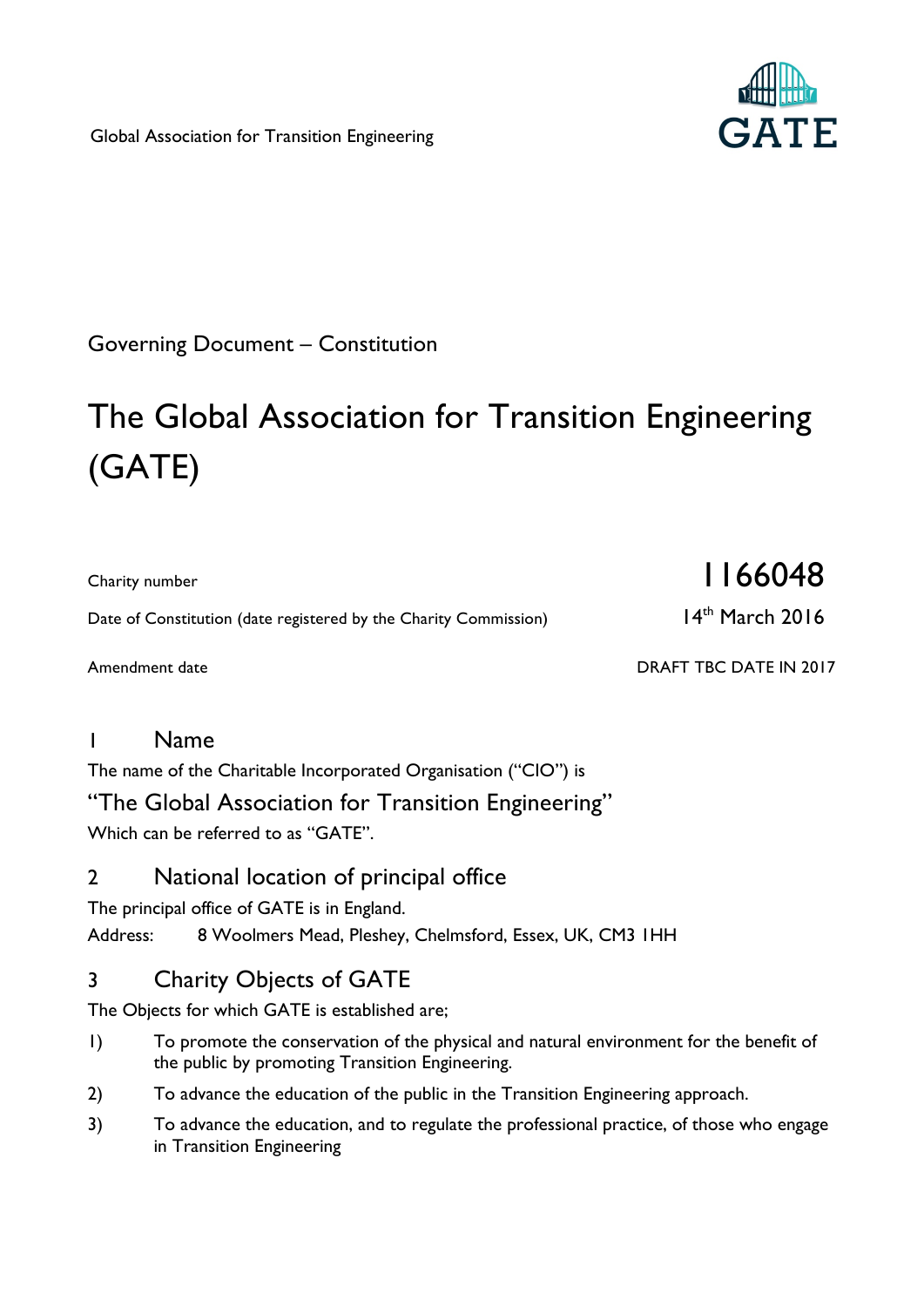

#### Note on the Charity Objects: Definition of Transition Engineering

Transition Engineering is the professional engineering discipline that deals with the application of the principles of science to the design and adaptation of engineered systems that meet the needs of today without compromising the ecological, societal and economic systems on which future generations depend to meet their own needs.

## 4 Powers of GATE

GATE has power to do anything which is calculated to further its objects or is conducive or incidental to doing so. In particular, the CIO's powers include power to:

- 1) Borrow money and to charge the whole or any part of its property as security for the repayment of the money borrowed. The CIO must comply as appropriate with sections 124 and 125 of the Charities Act 2011 if it wishes to mortgage land;
- 2) Buy, take on lease or in exchange, hire or otherwise acquire any property and to maintain and equip it for use;
- 3) Sell, lease or otherwise dispose of all or any part of the property belonging to the CIO. In exercising this power, the CIO must comply as appropriate with sections 117 and 119- 123 of the Charities Act 2011;
- 4) Employ and remunerate such staff as are necessary for carrying out the work of the CIO. The CIO may employ or remunerate a CIO trustee only to the extent that it is permitted to do so by clause 7 ("Benefits and payments to CIO trustees and connected persons") and provided it complies with the conditions of those clauses;
- 5) Deposit or invest funds, employ a professional fund-manager, and arrange for the investments or other property of the CIO to be held in the name of a nominee, in the same manner and subject to the same conditions as the trustees of a trust are permitted to do by the Trustee Act 2000;
- 6) Print and publish in any real or virtual format; reports, discussion papers, books, articles, periodicals, training resources, policy statements and proceedings of the Association or any papers, communications, works or treatises on Transition Engineering or its application or subjects connected therewith.
- 7) Promote, encourage and undertake the study, invention and research of matters related to Transition Engineering, and to make grants of money or books or otherwise to assist such study, invention and research.
- 8) Advise government on local, regional, national and international policy where such advice can make the policy more sustainable.
- 9) Sell training courses and online services in pursuit of the charitable objects.
- 10) Demonstrate and provide educational methods, materials and facilities for the purpose of the advancement of education, of the understanding of and of the application of all aspects of engineering that appertain to ecological and sustainable living including, but not limited to, mitigation of and adaptation to climate change, reduction of consumption of energy, water and other resources to sustainable levels, the conservation of natural habitats, the protection of species, the minimisation of waste and pollution, the development of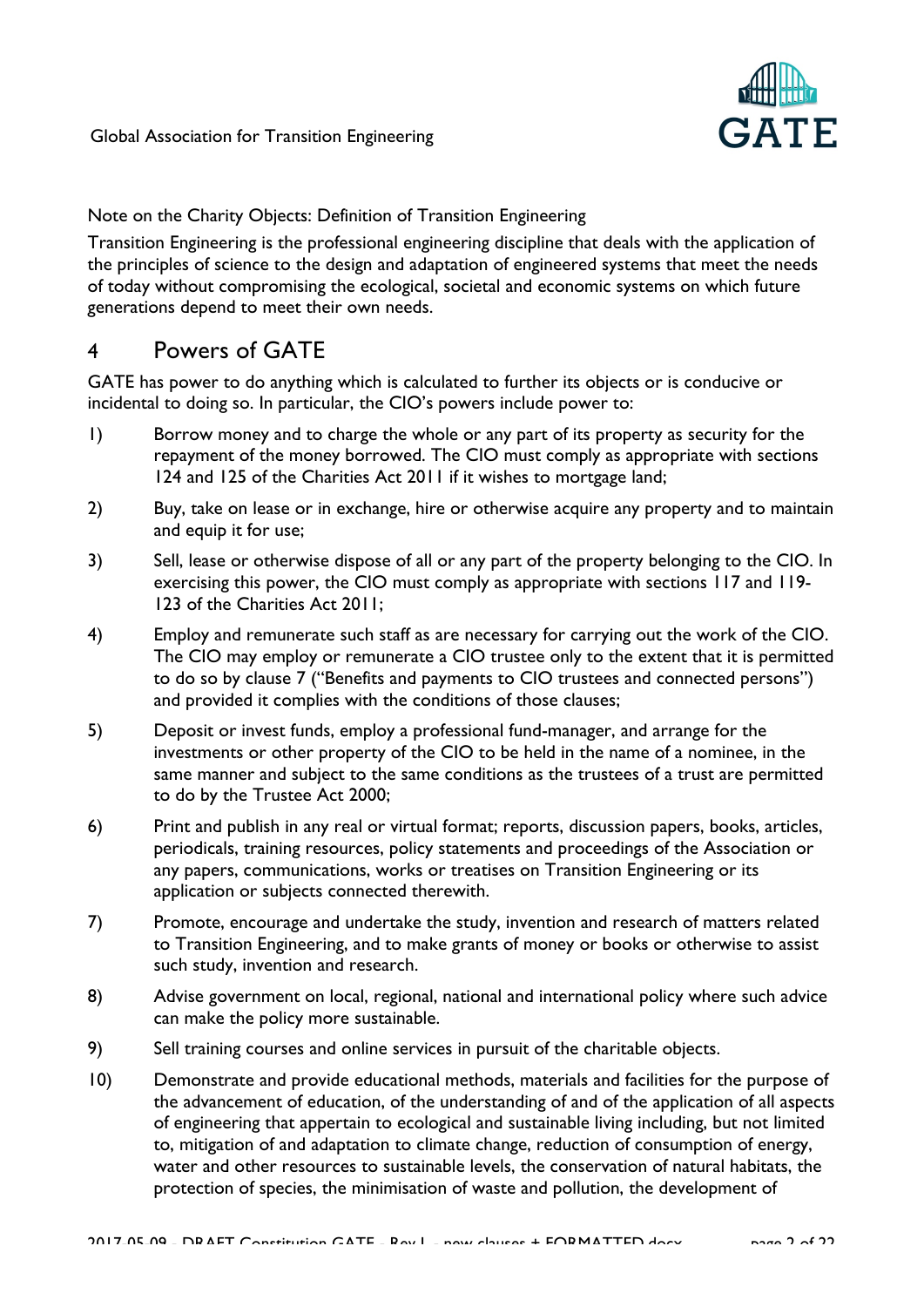sustainable energy, manufacturing, food, water and sewerage systems, eco-building techniques and principles, sustainable food systems and ethical community living.

- 11) Develop methodologies for making positive, sustainable changes happen, and to make such changes happen, using the widest possible range of engineering, technological and other skills and knowledge.
- 12) Do anything legal which furthers the objects.
- 13) Maintain a membership association.

## 5 Area of Benefit

The area of benefit of GATE is worldwide with no geographic limits.

## 6 Application of income and property

- 1) The income and property of GATE must be applied solely towards the promotion of the objects.
	- (a) A charity trustee is entitled to be reimbursed from the property of GATE or may pay out of such property reasonable expenses properly incurred by him or her when acting on behalf of GATE.
	- (b) A charity trustee may benefit from trustee indemnity insurance cover purchased at the expense of GATE in accordance with, and subject to the conditions in, section 189 of the Charities Act 2011.
- 2) None of the income or property of GATE may be paid or transferred directly or indirectly by way of dividend, bonus or otherwise by way of profit to any member of GATE. This does not prevent a member who is not also a charity trustee receiving
	- (a) a benefit from GATE as a beneficiary of GATE
	- (b) Reasonable and proper remuneration for any goods or services supplied to GATE.
- 3) Nothing in this clause shall prevent a charity trustee or connected person receiving any benefit or payment which is authorised by Clause 6

## 7 Benefits and payments to CIO trustees and connected persons

1) General provisions

No CIO trustee or connected person may:

- (a) buy or receive any goods or services from GATE on terms preferential to those applicable to members of GATE or to members of the public;
- (b) sell goods, services, or any interest in land to GATE;
- (c) be employed by, or receive any remuneration from, the CI
- (d) Receive any other financial benefit from GATE.

Unless the payment or benefit is permitted by sub-clause (2) of this clause, or authorised by the court or the prior written consent of the Charity Commission ("the Commission") has been obtained. In this clause, a "financial benefit" means a benefit, direct or indirect, which is either money or has a monetary value.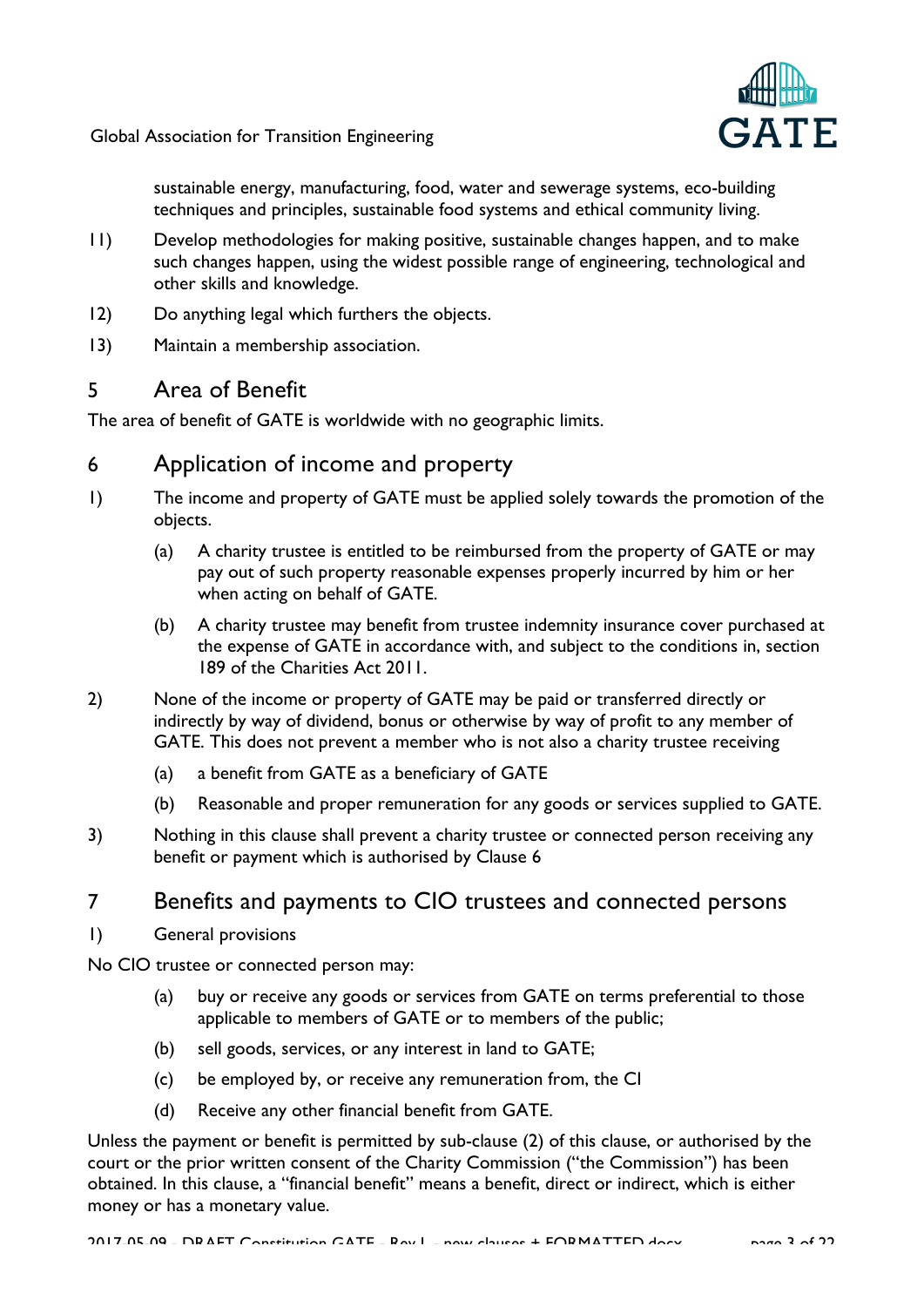

- 2) Scope and powers permitting trustees' or connected persons' benefits
	- (a) A charity trustee or connected person may receive a benefit from GATE as a beneficiary of GATE provided that a majority of the trustees do not benefit in this way.
	- (b) A charity trustee or connected person may enter into a contract for the supply of services, or of goods that are supplied in connection with the provision of services, to GATE where that is permitted in accordance with, and subject to the conditions in, section 185 to 188 of the Charities Act 2011.
	- (c) Subject to sub-clause (3) of this clause a charity trustee or connected person may provide GATE with goods that are not supplied in connection with services provided to GATE by the charity trustee or connected person.
	- (d) A charity trustee or connected person may receive interest on money lent to GATE at a reasonable and proper rate which must be not more than the Bank of England bank rate (also known as the base rate).
	- (e) A charity trustee or connected person may receive rent for premises let by the trustee or connected person to GATE. The amount of the rent and the other terms of the lease must be reasonable and proper. The charity trustee concerned must withdraw from any meeting at which such a proposal or the rent or other terms of the lease are under discussion.
	- (f) A charity trustee or connected person may take part in the normal trading and fundraising activities of GATE on the same terms as members of the public.

#### 3) Payment for supply of goods only – controls

GATE and its charity trustees may only rely upon the authority provided by sub-clause (2)(c) of this clause if each of the following conditions is satisfied:

- (a) The amount or maximum amount of the payment for the goods is set out in a written agreement between GATE and the charity trustee or connected person supplying the goods ("the supplier").
- (b) The amount or maximum amount of the payment for the goods does not exceed what is reasonable in the circumstances for the supply of the goods in question.
- (c) The other charity trustees are satisfied that it is in the best interests of GATE to contract with the supplier rather than with someone who is not a charity trustee or connected person. In reaching that decision the charity trustees must balance the advantage of contracting with a charity trustee or connected person against the disadvantages of doing so.
- (d) The supplier is absent from the part of any meeting at which there is discussion of the proposal to enter into a contract or arrangement with him or her or it with regard to the supply of goods to GATE.
- (e) The supplier does not vote on any such matter and is not to be counted when calculating whether a quorum of charity trustees is present at the meeting.
- (f) The reason for their decision is recorded by the charity trustees in the minute book.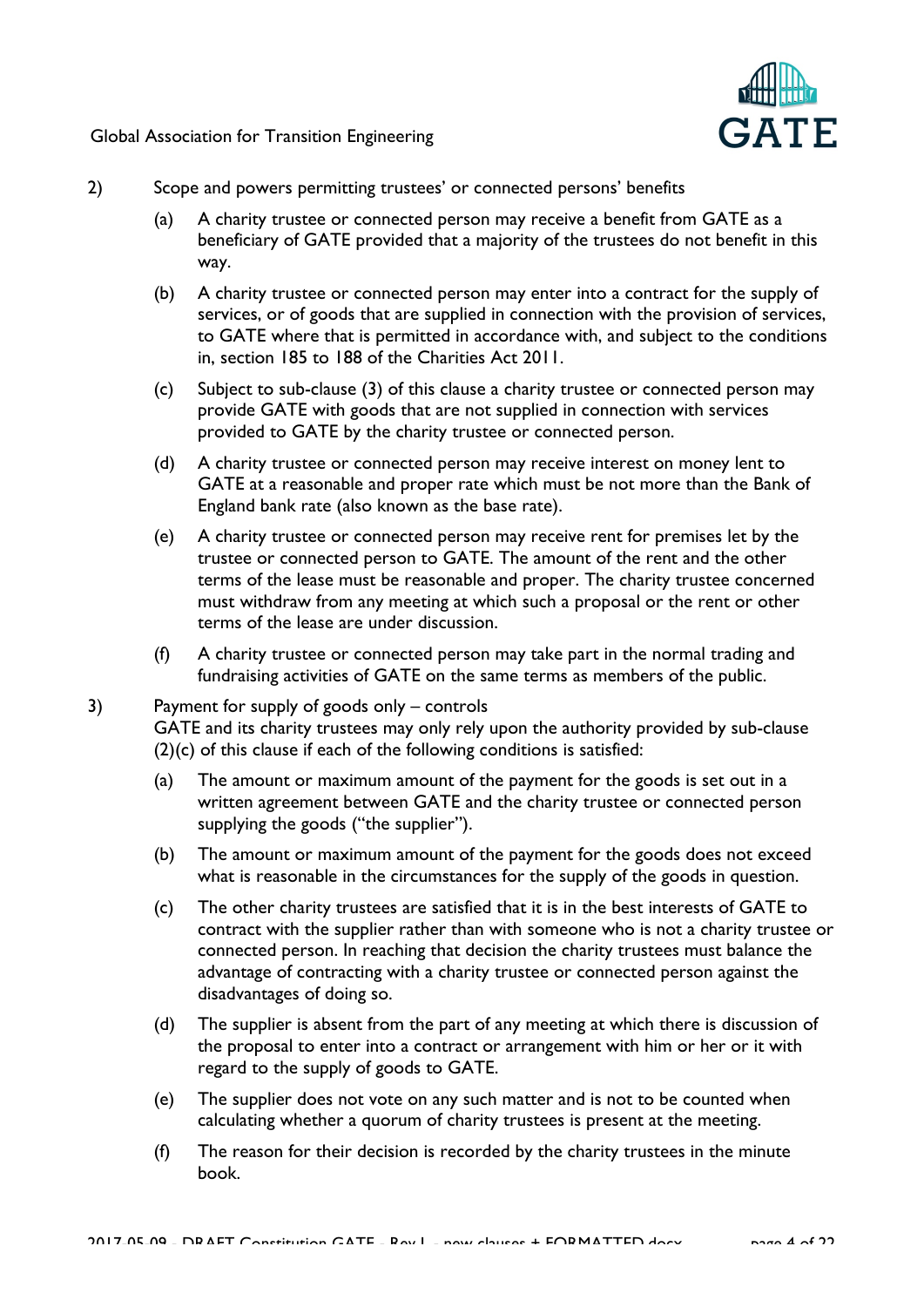- (g) A majority of the charity trustees then in office are not in receipt of remuneration or payments authorised by clause 6.
- 4) In sub-clauses (2) and (3) of this clause:
	- (a) "GATE" includes any company in which GATE:
		- (i) holds more than 50% of the shares; or
		- (ii) controls more than 50% of the voting rights attached to the shares; or
		- (iii) has the right to appoint one or more directors to the board of the company;
	- (b) "connected person" includes any person within the definition set out in clause [30] (Interpretation);

## 8 Conflicts of interest and conflicts of loyalty

A charity trustee must:

- 1) declare the nature and extent of any interest, direct or indirect, which he or she has in a proposed transaction or arrangement with GATE or in any transaction or arrangement entered into by GATE which has not previously been declared; and
- 2) Absent himself or herself from any discussions of the charity trustees in which it is possible that a conflict of interest will arise between his or her duty to act solely in the interests of GATE and any personal interest (including but not limited to any financial interest).

Any charity trustee absenting himself or herself from any discussions in accordance with this clause must not vote or be counted as part of the quorum in any decision of the charity trustees on the matter.

## 9 Liability of members to contribute to the assets of GATE if it is wound up

If GATE is wound up, the members of GATE have no liability to contribute to its assets and no personal responsibility for settling its debts and liabilities.

| $\overline{10}$ | <b>Membership of GATE</b> |                                                                                                                                                                                                                                                                                                   |  |
|-----------------|---------------------------|---------------------------------------------------------------------------------------------------------------------------------------------------------------------------------------------------------------------------------------------------------------------------------------------------|--|
| $\vert$ )       |                           | Admission of new members                                                                                                                                                                                                                                                                          |  |
|                 | (a)                       | Eligibility<br>Membership of GATE is open to any individual who is interested in furthering its<br>purposes, and who, by applying for membership, has indicated his, her or its<br>agreement to become a member and acceptance of the duty of members set out in<br>sub-clause (3) of this clause |  |
|                 | (b)                       | <b>Admission procedure</b><br>The charity trustees:                                                                                                                                                                                                                                               |  |
|                 |                           | may require applications for membership to be made in any reasonable way<br>(i)<br>that they decide;                                                                                                                                                                                              |  |
|                 |                           | shall, if they approve an application for membership, notify the applicant of<br>(ii)<br>their decision within 21 days;                                                                                                                                                                           |  |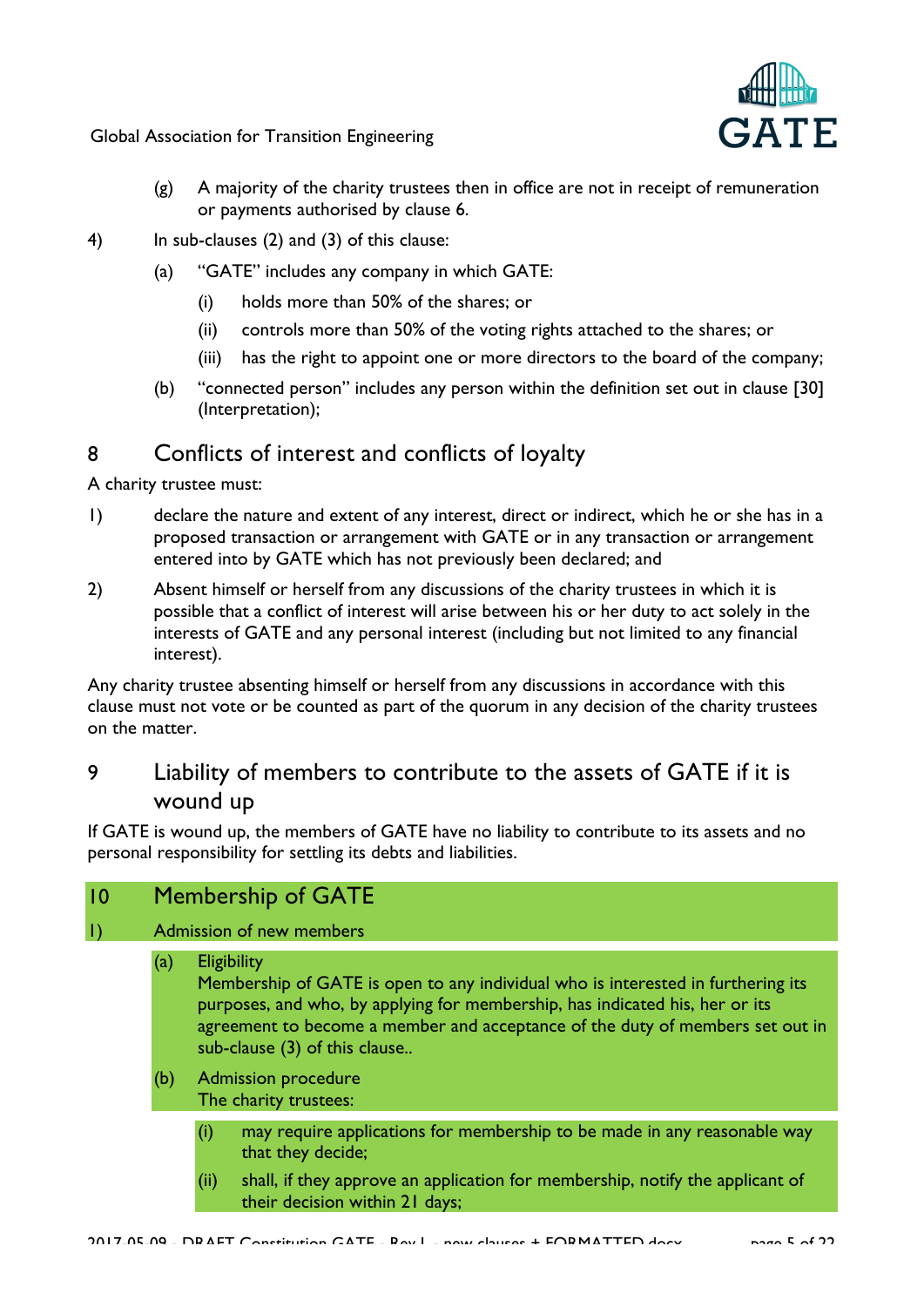

- (iii) may refuse an application for membership if they believe that it is in the best interests of GATE for them to do so;
- (iv) shall, if they decide to refuse an application for membership, give the applicant their reasons for doing so, within 21 days of the decision being taken, and give the applicant the opportunity to appeal against the refusal; and
- (v) shall give fair consideration to any such appeal, and shall inform the applicant of their decision, but any decision to confirm refusal of the application for membership shall be final.
- (c) There shall be the following categories of membership with the post-nominals as shown: Honorary Fellowship, Fellowship (FGATE), Membership (MGATE), Associate, Affiliate. The criteria for admission to each category is shown in Schedule 1.

#### 2) Transfer of membership

Membership of GATE cannot be transferred to anyone else.

3) Duty of members

It is the duty of each member of GATE to exercise his or her powers as a member of GATE in the way he or she decides in good faith would be most likely to further the purposes of GATE.

The annually renewable contract of membership between GATE and each member shall contain such terms as the trustees may determine from time to time but shall specifically include requirements that each member shall pay the annual membership subscription, and that professional members (ie Fellows and Members) shall abide by the Code of Professional Conduct (including a mandatory requirement of engaging in continuing professional development) as published by the trustees, and shall co-operate with any disciplinary enquiry about their professional competence. A member who purports to resign membership after a professional complaint has been laid against that person shall be deemed to remain a member while the enquiry is being held.

#### 4) Termination of membership

#### (a) Membership of GATE comes to an end if:

- (i) the member dies or
- (ii) the member sends a notice of resignation to the charity trustees; or
- (iii) any sum of money owed by the member to GATE is not paid in full within six months of its falling due; or
- (iv) the charity trustees decide that it is in the best interests of GATE that the member in question should be removed from membership, and pass a resolution to that effect.
- (b) Before the charity trustees take any decision to remove someone from membership of GATE they must
	- (i) inform the member of the reasons why it is proposed to remove him, her or it from membership;
	- (ii) give the member at least 21 clear days' notice in which to make representations to the charity trustees as to why he, she or it should not be removed from membership;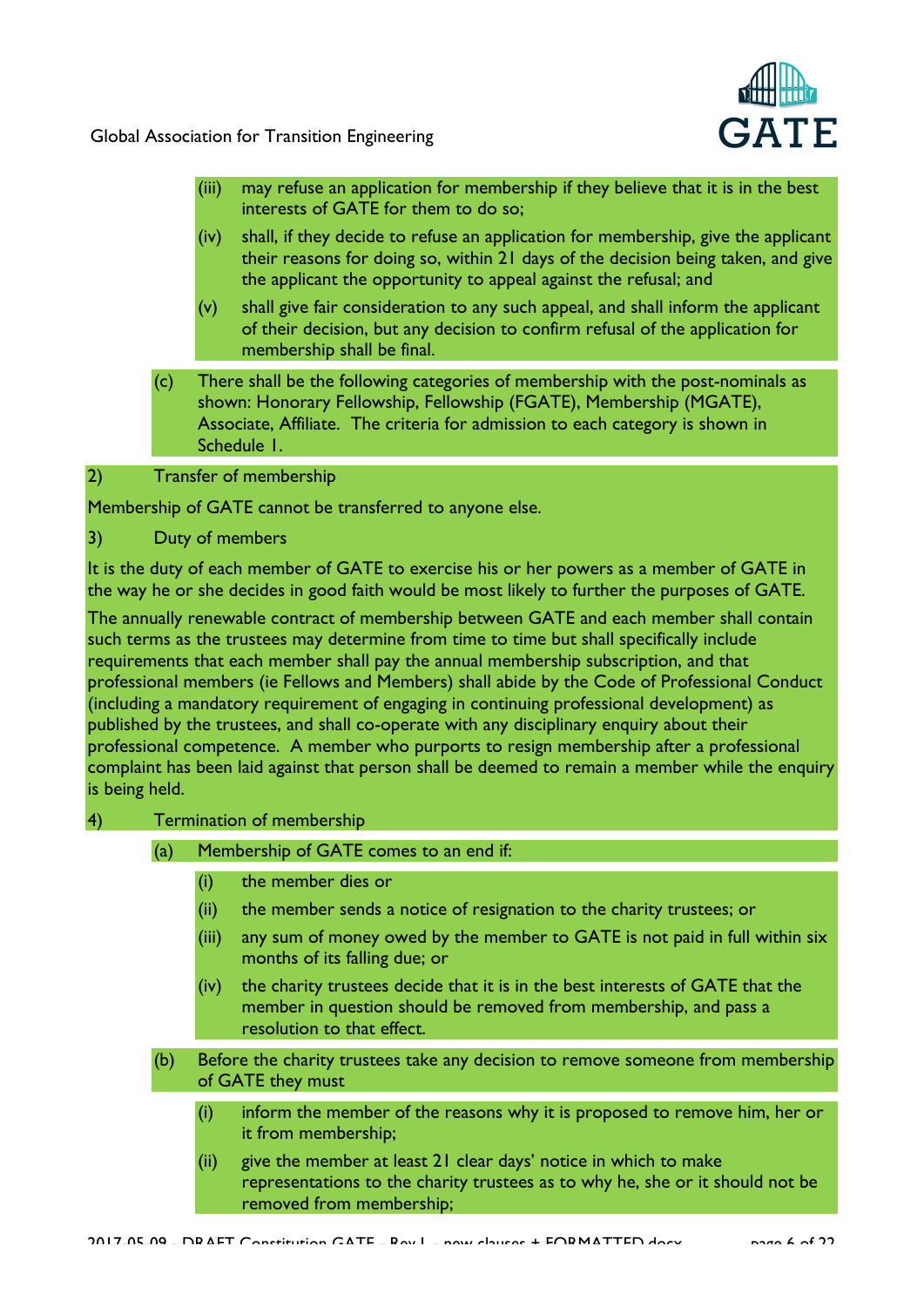- (iii) at a duly constituted meeting of the charity trustees, consider whether or not the member should be removed from membership;
- (iv) consider at that meeting any representations which the member makes as to why the member should not be removed; and
- (v) allow the member, or the member's representative, to make those representations in person at that meeting, if the member so chooses.
- 5) Membership fees

GATE may require members to pay reasonable membership fees to GATE

- 11 Members' decisions
- 1) General Provisions

Except for those decisions that must be taken in a particular way as indicated in sub-clause (4) of this clause, decisions of the members of GATE may be taken either by vote at a general meeting as provided in sub-clause (2) of this clause or by written resolution as provided in sub- clause (3) of this clause.

2) Taking ordinary decisions by vote

Subject to sub-clause (4) of this clause, any decision of the members of GATE may be taken by means of a resolution at a general meeting. Such a resolution may be passed by a simple majority of votes cast at the meeting (including votes cast by postal or email ballot, and proxy votes).

- 3) Taking ordinary decisions by written resolution without a general meeting
	- (a) Subject to sub-clause (4) of this clause, a resolution in writing agreed by a simple majority of all the members who would have been entitled to vote upon it had it been proposed at a general meeting shall be effective, provided that:
		- (i) a copy of the proposed resolution has been sent to all the members eligible to vote; and
		- (ii) a simple majority of members has signified its agreement to the resolution in a document or documents which are received at the principal office within the period of 28 days beginning with the circulation date. The document signifying a member's agreement must be authenticated by their signature, by a statement of their identity accompanying the document, or in such other manner as GATE has specified.
	- (b) The resolution in writing may comprise several copies to which one or more members has signified their agreement.
	- (c) Eligibility to vote on the resolution is limited to members who are members of GATE on the date when the proposal is first circulated in accordance with paragraph (a) above.
	- (d) Not less than 10% of the members of GATE may request the charity trustees to make a proposal for decision by the members.
	- (e) The charity trustees must within 21 days of receiving such a request comply with it if: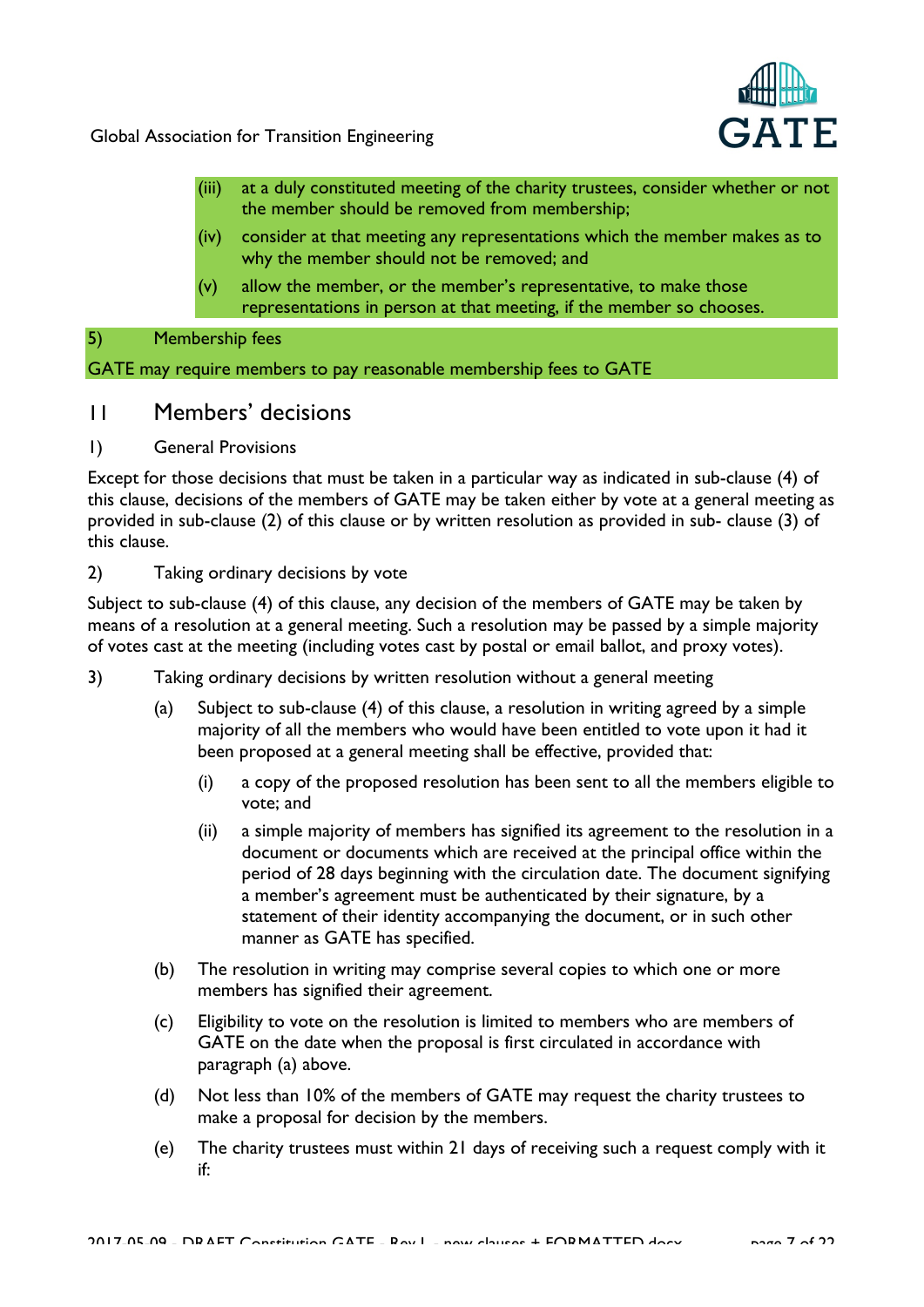

- (i) The proposal is not frivolous or vexatious, and does not involve the publication of defamatory material;
- (ii) The proposal is stated with sufficient clarity to enable effect to be given to it if it is agreed by the members; and
- (iii) Effect can lawfully be given to the proposal if it is so agreed.
- (f) Sub-clauses (a) to (c) of this clause apply to a proposal made at the request of members.
- 4) Decisions that must be taken in a particular way
	- (a) Any decision to remove a trustee must be taken in accordance with clause [15(2)].]
	- (b) Any decision to amend this constitution must be taken in accordance with clause [28] of this constitution (Amendment of Constitution).
	- (c) Any decision to wind up or dissolve GATE must be taken in accordance with clause [29] of this constitution (Voluntary winding up or dissolution). Any decision to amalgamate or transfer the undertaking of GATE to one or more other CIOs must be taken in accordance with the provisions of the Charities Act 2011.

## 12 General meetings of members

1) Types of general meeting

There must be an annual general meeting (AGM) of the members of GATE. The first AGM must be held within 18 months of the registration of GATE, and subsequent AGMs must be held at intervals of not more than 15 months. The AGM must receive the annual statement of accounts (duly audited or examined where applicable) and the trustees' annual report, and must elect trustees as required under clause [13].

Other general meetings of the members of GATE may be held at any time.

All general meetings must be held in accordance with the following provisions.

- 2) Calling general meetings
	- (a) The charity trustees:
		- (i) must call the annual general meeting of the members of GATE in accordance with sub-clause (1) of this clause, and identify it as such in the notice of the meeting; and
		- (ii) may call any other general meeting of the members at any time.
	- (b) The charity trustees must, within 21 days, call a general meeting of the members of GATE if:
		- (i) they receive a request to do so from at least 10% of the members of GATE; and
		- (ii) the request states the general nature of the business to be dealt with at the meeting, and is authenticated by the member(s) making the request.
	- (c) If, at the time of any such request, there has not been any general meeting of the members of GATE for more than 12 months, then sub-clause (b)(i) of this clause shall have effect as if 5% were substituted for 10%.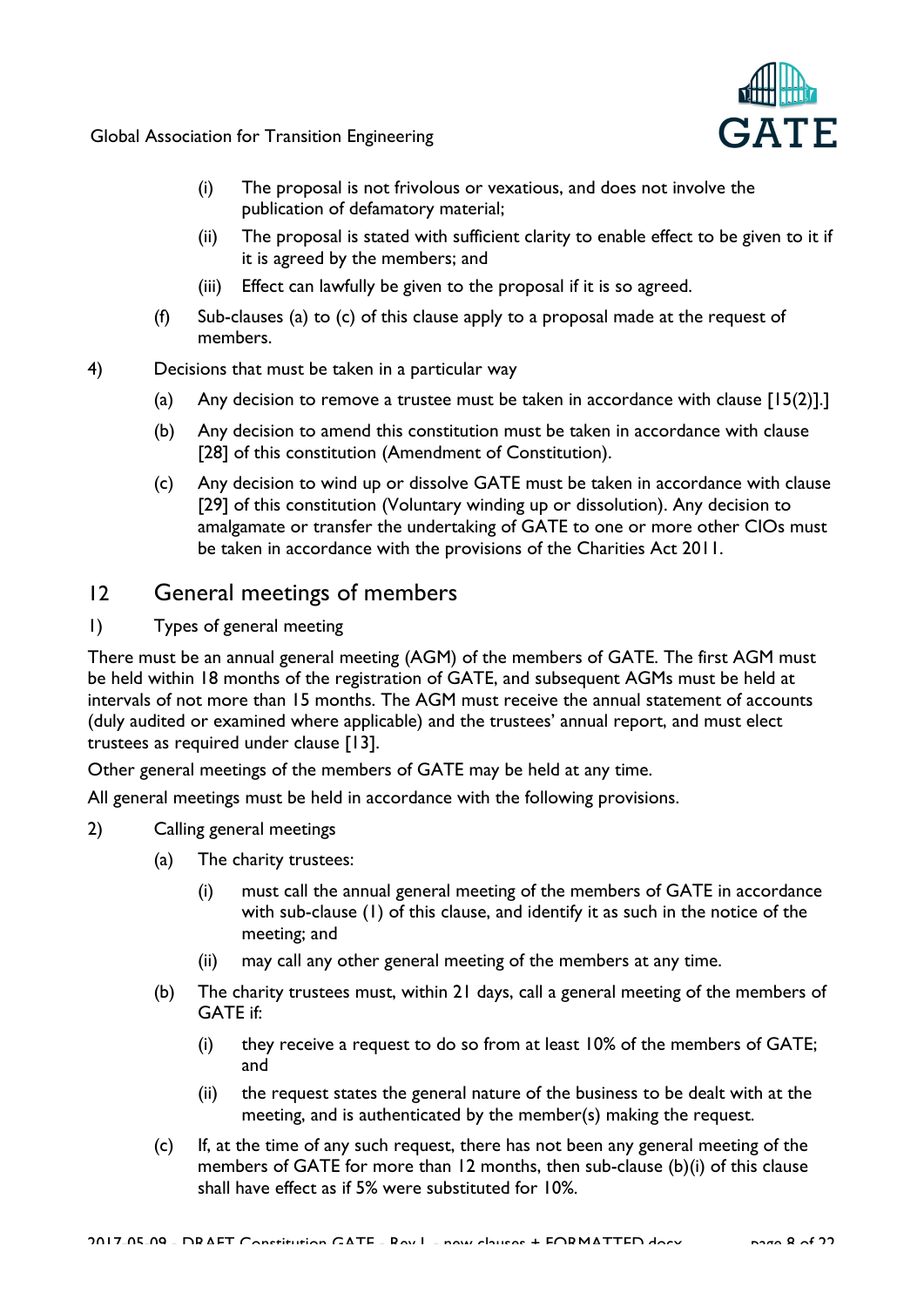

- (d) Any such request may include particulars of a resolution that may properly be proposed, and is intended to be proposed, at the meeting.
- (e) A resolution may only properly be proposed if it is lawful, and is not defamatory, frivolous or vexatious.
- (f) Any general meeting called by the charity trustees at the request of the members of GATE must be held within 28 days from the date on which it is called.
- (g) If the charity trustees fail to comply with this obligation to call a general meeting at the request of its members, then the members who requested the meeting may themselves call a general meeting.
- (h) A general meeting called in this way must be held not more than 3 months after the date when the member's first requested the meeting.
- (i) GATE must reimburse any reasonable expenses incurred by the members calling a general meeting by reason of the failure of the charity trustees to duly call the meeting, but GATE shall be entitled to be indemnified by the charity trustees who were responsible for such failure.
- 3) Notice of general meetings
	- (a) The charity trustees, or, as the case may be, the relevant members of GATE, must give at least 14 clear days' notice of any general meeting to all of the members, and to any charity trustee of GATE who is not a member.
	- (b) If it is agreed by not less than 90% of all members of GATE, any resolution may be proposed and passed at the meeting even though the requirements of sub-clause (3) (a) of this clause have not been met. This sub-clause does not apply where a specified period of notice is strictly required by another clause in this constitution, by the Charities Act 2011 or by the General Regulations.
	- (c) The notice of any general meeting must:
		- (i) state the time and date of the meeting:
		- (ii) give the address at which the meeting is to take place;
		- (iii) give particulars of any resolution which is to be moved at the meeting, and of the general nature of any other business to be dealt with at the meeting; and
		- (iv) if a proposal to alter the constitution of GATE is to be considered at the meeting, include the text of the proposed alteration;
		- (v) include, with the notice for the AGM, the annual statement of accounts and trustees' annual report, details of persons standing for election or re- election as trustee, or where allowed under clause [22] (Use of electronic communication), details of where the information may be found on GATE's website.
	- (d) Proof that an envelope containing a notice was properly addressed, prepaid and posted; or that an electronic form of notice was properly addressed and sent, shall be conclusive evidence that the notice was given. Notice shall be deemed to be given 48 hours after it was posted or sent.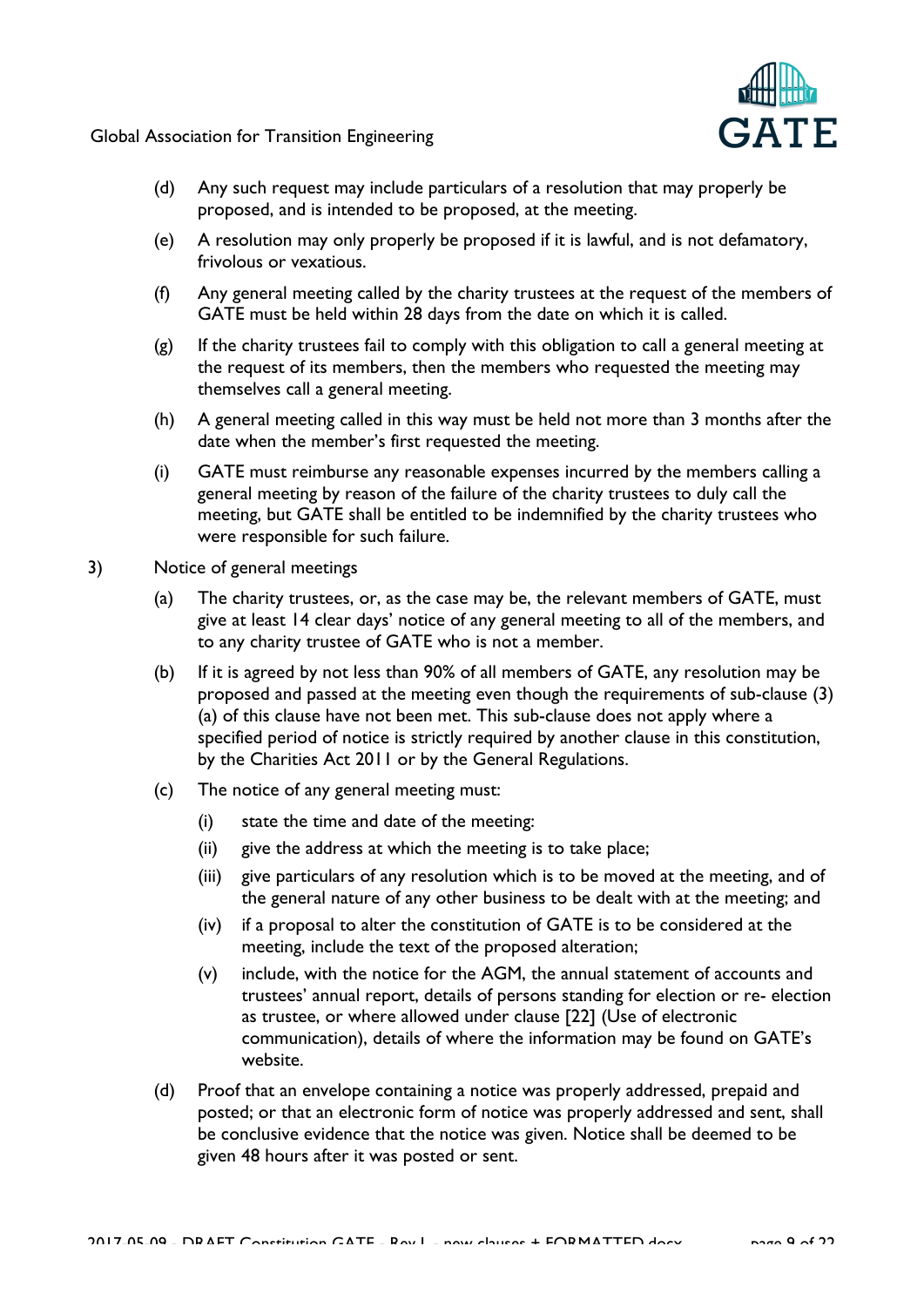- (e) The proceedings of a meeting shall not be invalidated because a member who was entitled to receive notice of the meeting did not receive it because of accidental omission by GATE.
- 4) Chairing of general meetings

The person nominated as chair by the charity trustees under clause [19](2) (Chairing of meetings), shall, if present at the general meeting and willing to act, preside as chair of the meeting. Subject to that, the members of GATE who are present at a general meeting shall elect a chair to preside at the meeting.

- 5) Quorum at general meetings
	- (a) No business may be transacted at any general meeting of the members of GATE unless a quorum is present when the meeting starts.
	- (b) Subject to the following provisions, the quorum for general meetings shall be 3 [three] members..
	- (c) If the meeting has been called by or at the request of the members and a quorum is not present within 15 minutes of the starting time specified in the notice of the meeting, the meeting is closed.
	- (d) If the meeting has been called in any other way and a quorum is not present within 15 minutes of the starting time specified in the notice of the meeting, the chair must adjourn the meeting. The date, time and place at which the meeting will resume must [either be announced by the chair or] be notified to GATE's members at least seven clear days before the date on which it will resume.
	- (e) If a quorum is not present within 15 minutes of the start time of the adjourned meeting, the member or members present at the meeting constitute a quorum.
	- (f) If at any time during the meeting a quorum ceases to be present, the meeting may discuss issues and make recommendations to the trustees but may not make any decisions. If decisions are required which must be made by a meeting of the members, the meeting must be adjourned.
- 6) Voting at general meetings
	- (a) Any decision other than one falling within clause [10(4)] (Decisions that must be taken in a particular way) shall be taken by a simple majority of votes cast at the meeting (including proxy and postal votes). Every member has one vote.
	- (b) A resolution put to the vote of a meeting shall be decided on a show of hands, unless (before or on the declaration of the result of the show of hands) a poll is duly demanded. A poll may be demanded by the chair or by at least 10% of the members present in person or by proxy at the meeting.
	- (c) A poll demanded on the election of a person to chair the meeting or on a question of adjournment must be taken immediately. A poll on any other matter shall be taken, and the result of the poll shall be announced, in such manner as the chair of the meeting shall decide, provided that the poll must be taken, and the result of the poll announced, within 30 days of the demand for the poll.
	- (d) A poll may be taken: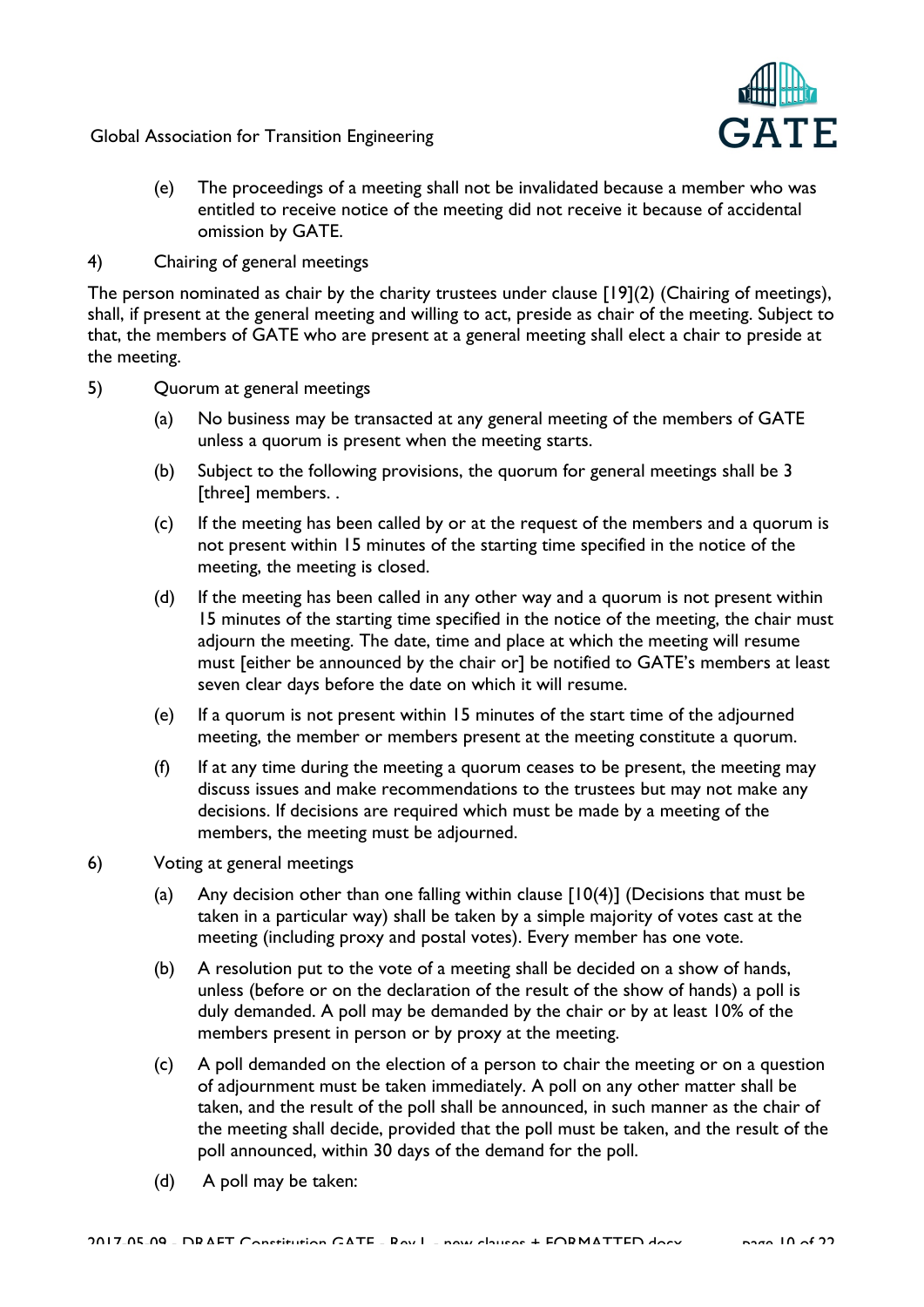

- (i) at the meeting at which it was demanded; or
- (ii) at some other time and place specified by the chair; or
- (iii) through the use of postal or electronic communications.
- (e) In the event of an equality of votes, whether on a show of hands or on a poll, the chair of the meeting shall have a second, or casting vote. For recommended wording (which does not form part of the model), please see the Appendix to this constitution.
- (f) Any objection to the qualification of any voter must be raised at the meeting at which the vote is cast and the decision of the chair of the meeting shall be final.

#### 7) Proxy voting

- (a) Any member of GATE may appoint another person as a proxy to exercise all or any of that member's rights to attend, speak and vote at a general meeting of GATE. Proxies must be appointed by a notice in writing (a "proxy notice") which:
	- (i) states the name and address of the member appointing the proxy;
	- (ii) identifies the person appointed to be that member's proxy and the general meeting in relation to which that person is appointed;
	- (iii) is signed by or on behalf of the member appointing the proxy, or is authenticated in such manner as GATE may determine; and
	- (iv) is delivered to GATE in accordance with the constitution and any instructions contained in the notice of the general meeting to which they relate.
- (b) GATE may require proxy notices to be delivered in a particular form, and may specify different forms for different purposes.
- (c) Proxy notices may (but do not have to) specify how the proxy appointed under them is to vote (or that the proxy is to abstain from voting) on one or more resolutions.
- (d) Unless a proxy notice indicates otherwise, it must be treated as:
	- (i) allowing the person appointed under it as a proxy discretion as to how to vote on any ancillary or procedural resolutions put to the meeting; and
	- (ii) appointing that person as a proxy in relation to any adjournment of the general meeting to which it relates as well as the meeting itself.
- (e) A member who is entitled to attend, speak or vote (either on a show of hands or on a poll) at a general meeting remains so entitled in respect of that meeting or any adjournment of it, even though a valid proxy notice has been delivered to GATE by or on behalf of that member.
- (f) An appointment under a proxy notice may be revoked by delivering to GATE a notice in writing given by or on behalf of the member by whom or on whose behalf the proxy notice was given.
- (g) A notice revoking a proxy appointment only takes effect if it is delivered before the start of the meeting or adjourned meeting to which it relates.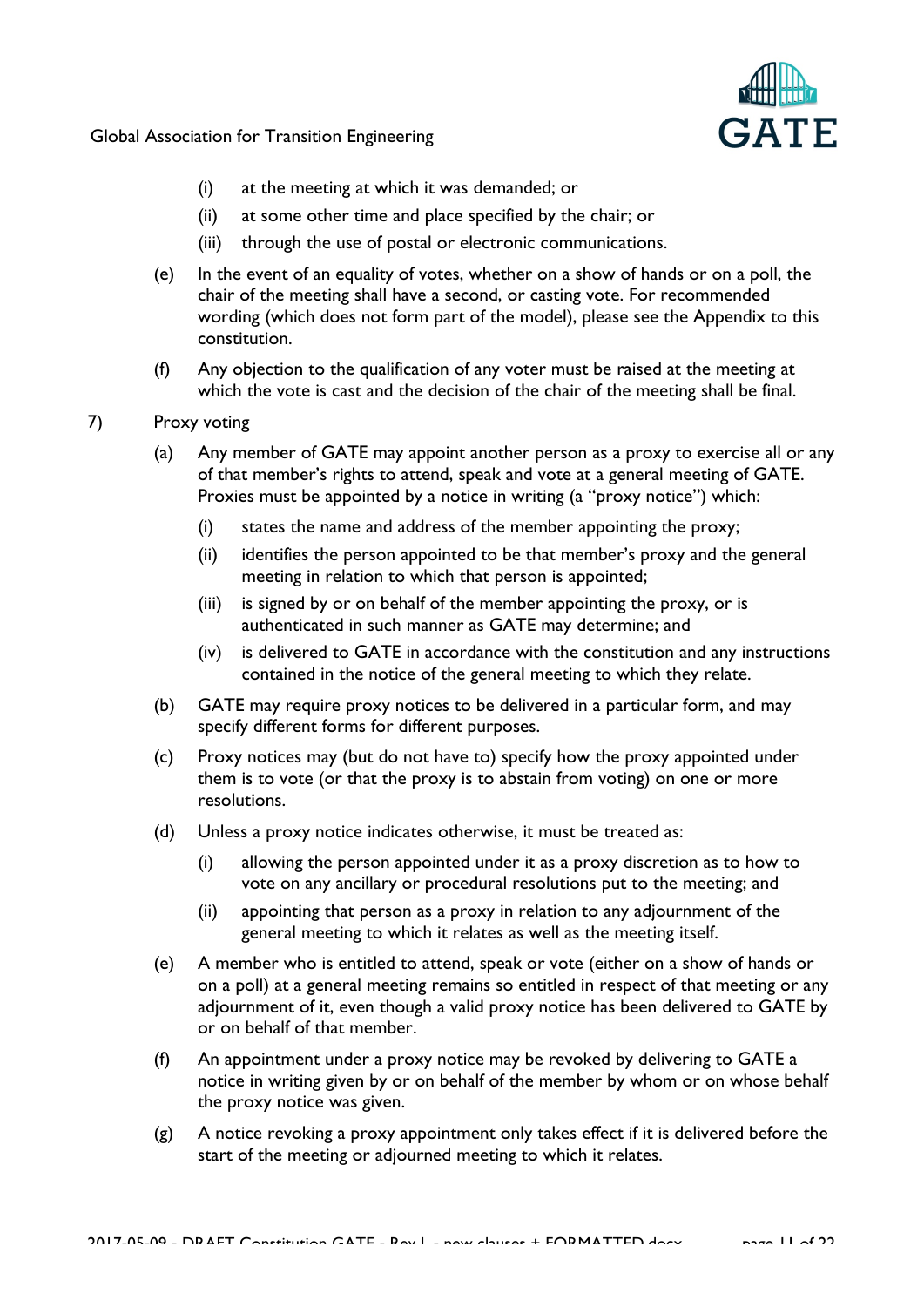

- (h) if a proxy notice is not signed or authenticated by the member appointing the proxy, it must be accompanied by written evidence that the person who signed or authenticated it on that member's behalf had authority to do so.
- 8) Postal Voting
	- (a) GATE may, if the charity trustees so decide, allow the members to vote by post or electronic mail ("email") to elect charity trustees or to make a decision on any matter that is being decided at a general meeting of the members.
	- (b) The charity trustees must appoint at least two persons independent of GATE to serve as scrutineers to supervise the conduct of the postal/email ballot and the counting of votes.
	- (c) If postal and/or email voting is to be allowed on a matter, GATE must send to members of GATE not less than [21] days before the deadline for receipt of votes cast in this way:
		- (i) a notice by email, if the member has agreed to receive notices in this way under clause [22] (Use of electronic communications), including an explanation of the purpose of the vote and the voting procedure to be followed by the member, and a voting form capable of being returned by email or post to GATE, containing details of the resolution being put to a vote, or of the candidates for election, as applicable;
		- (ii) a notice by post to all other members, including a written explanation of the purpose of the postal vote and the voting procedure to be followed by the member; and a postal voting form containing details of the resolution being put to a vote, or of the candidates for election, as applicable.
	- (d) The voting procedure must require all forms returned by post to be in an envelope with the member's name and signature, and nothing else, on the outside, inside another envelope addressed to 'The Scrutineers for GATE', at GATE's principal office or such other postal address as is specified in the voting procedure.
	- (e) The voting procedure for votes cast by email must require the member's name to be at the top of the email, and the email must be authenticated in the manner specified in the voting procedure.
	- (f) Email votes must be returned to an email address used only for this purpose and must be accessed only by a scrutineer.
	- (g) The voting procedure must specify the closing date and time for receipt of votes, and must state that any votes received after the closing date or not complying with the voting procedure will be invalid and not be counted.
	- (h) The scrutineers must make a list of names of members casting valid votes, and a separate list of members' casting votes which were invalid. These lists must be provided to a charity trustee or other person overseeing admission to, and voting at, the general meeting. A member who has cast a valid postal or email vote must not vote at the meeting, and must not be counted in the quorum for any part of the meeting on which he, she or it has already cast a valid vote. A member who has cast an invalid vote by post or email is allowed to vote at the meeting and counts towards the quorum.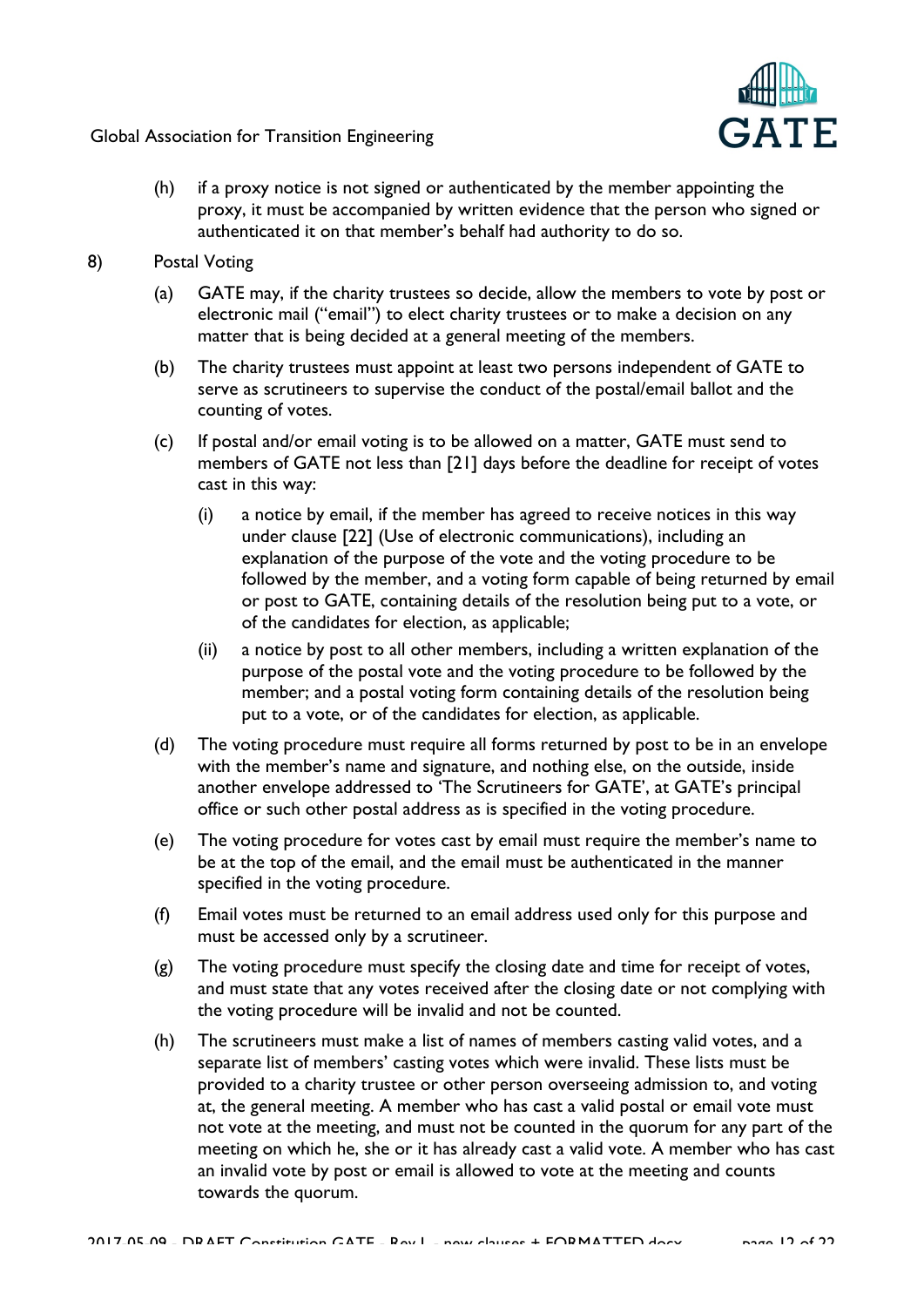

- (i) For postal votes, the scrutineers must retain the internal envelopes (with the member's name and signature). For email votes, the scrutineers must cut off and retain any part of the email that includes the member's name. In each case, a scrutineer must record on this evidence of the member's name that the vote has been counted, or if the vote has been declared invalid, the reason for such declaration.
- (j) Votes cast by post or email must be counted by all the scrutineers before the meeting at which the vote is to be taken. The scrutineers must provide to the person chairing the meeting written confirmation of the number of valid votes received by post and email and the number of votes received which were invalid.
- (k) The scrutineers must not disclose the result of the postal/email ballot until after votes taken by hand or by poll at the meeting, or by poll after the meeting, have been counted. Only at this point shall the scrutineers declare the result of the valid votes received, and these votes shall be included in the declaration of the result of the vote.
- (l) Following the final declaration of the result of the vote, the scrutineers must provide to a charity trustee or other authorised person bundles containing the evidence of members submitting valid postal votes; evidence of members submitting valid email votes; evidence of invalid votes; the valid votes; and the invalid votes.
- (m) Any dispute about the conduct of a postal or email ballot must be referred initially to a panel set up by the charity trustees, to consist of two trustees and two persons independent of GATE. If the dispute cannot be satisfactorily resolved by the panel, it must be referred to the Electoral Reform Services.
- 9) Adjournment of meetings

The chair may with the consent of a meeting at which a quorum is present (and shall if so directed by the meeting) adjourn the meeting to another time and/or place. No business may be transacted at an adjourned meeting except business which could properly have been transacted at the original meeting.

#### 13 Charity trustees

#### 1) Functions and duties of charity trustees

The charity trustees shall manage the affairs of GATE and may for that purpose exercise all the powers of GATE. It is the duty of each charity trustee:

- (a) to exercise his or her powers and to perform his or her functions as a trustee of GATE in the way he or she decides in good faith would be most likely to further the purposes of GATE; and
- (b) to exercise, in the performance of those functions, such care and skill as is reasonable in the circumstances having regard in particular to:
	- (i) any special knowledge or experience that he or she has or holds himself or herself out as having; and
	- (ii) if he or she acts as a charity trustee of GATE in the course of a business or profession, to any special knowledge or experience that it is reasonable to expect of a person acting in the course of that kind of business or profession.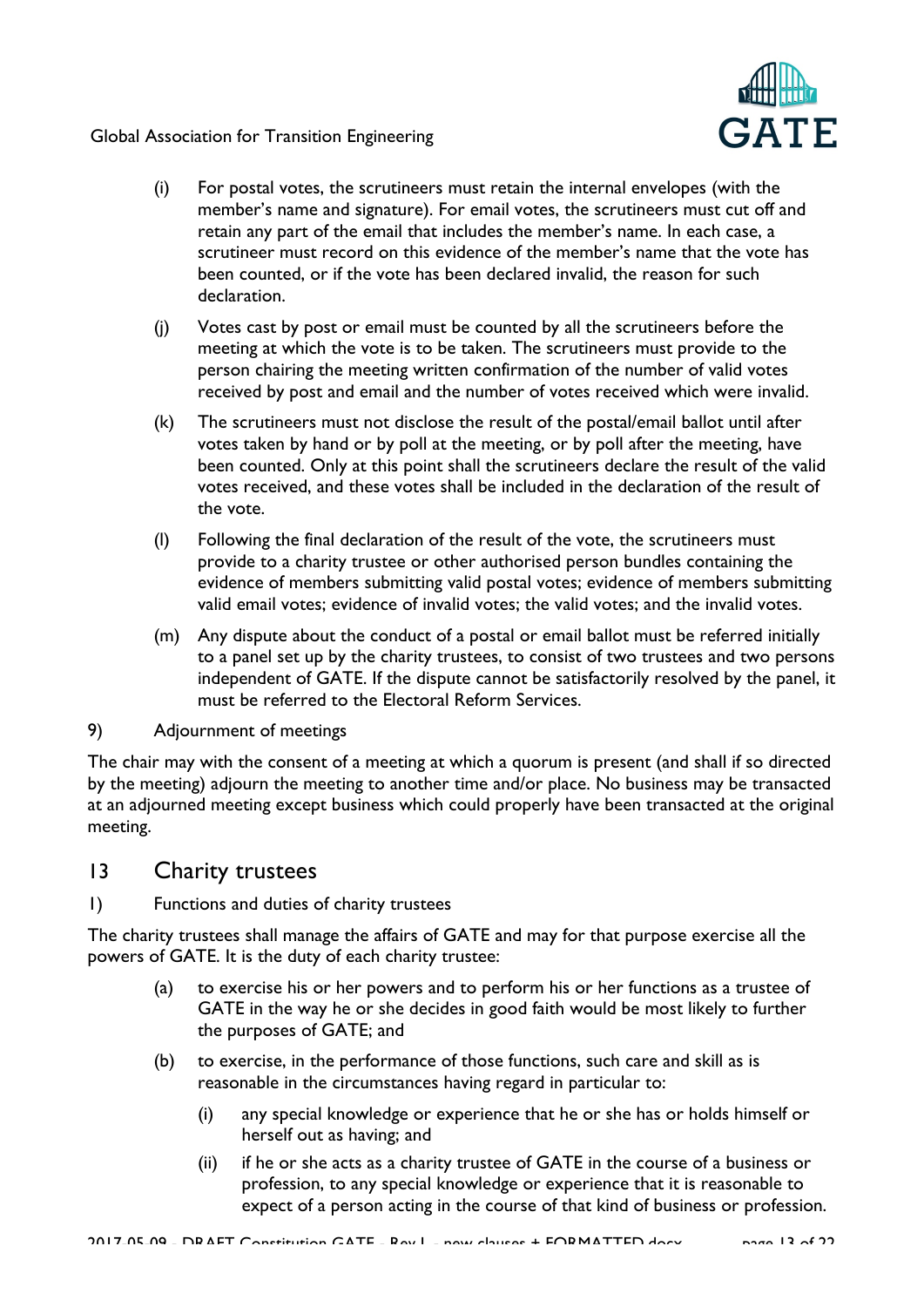

- 2) Eligibility for trusteeship
	- (a) Every charity trustee must be a natural person.
	- (b) At least 75% of trustees will be resident in England.
	- (c) No one may be appointed as a charity trustee:
		- (i) if he or she is under the age of 16 years; or
		- (ii) if he or she would automatically cease to hold office under the provisions of clause  $[15(1)(f)].$
	- (d) No one is entitled to act as a charity trustee whether on appointment or on any reappointment until he or she has expressly acknowledged, in whatever way the charity trustees decide, his or her acceptance of the office of charity trustee.
	- (e) At least one of the trustees of GATE must be 18 years of age or over. If there is no trustee aged at least 18 years, the remaining trustee or trustees may act only to call a meeting of the charity trustees, or appoint a new charity trustee.
- 3) Number of charity trustees
	- (a) There must be at least 7 seven charity trustees. If the number falls below this minimum, the remaining trustee or trustees may act only to call a meeting of the charity trustees, or appoint a new charity trustee.
	- (b) The maximum number of charity trustees is 12 twelve. The charity trustees may not appoint any charity trustee if as a result the number of charity trustees would exceed the maximum.
- 4) First charity trustees

The first charity trustees of GATE are

- 1) Susan Krumdieck
- 2) Daniel Kenning (Chair)
- 3) Julie Winnard
- 4) Nick Bristow (Treasurer)
- 5) Roger Wade
- 6) Cameron Steel
- 7) Michael Reid

#### 14 Appointment of charity trustees

- 1) At the first annual general meeting of the members of GATE all the founder charity trustees shall retire from office.
- 2) At every annual general meeting of the members of GATE after the formal registration of GATE, one-third of the charity trustees shall retire from office. If the number of charity trustees is not three or a multiple of three, then the number nearest to one-third shall retire from office, but if there is only one charity trustee, he or she shall retire;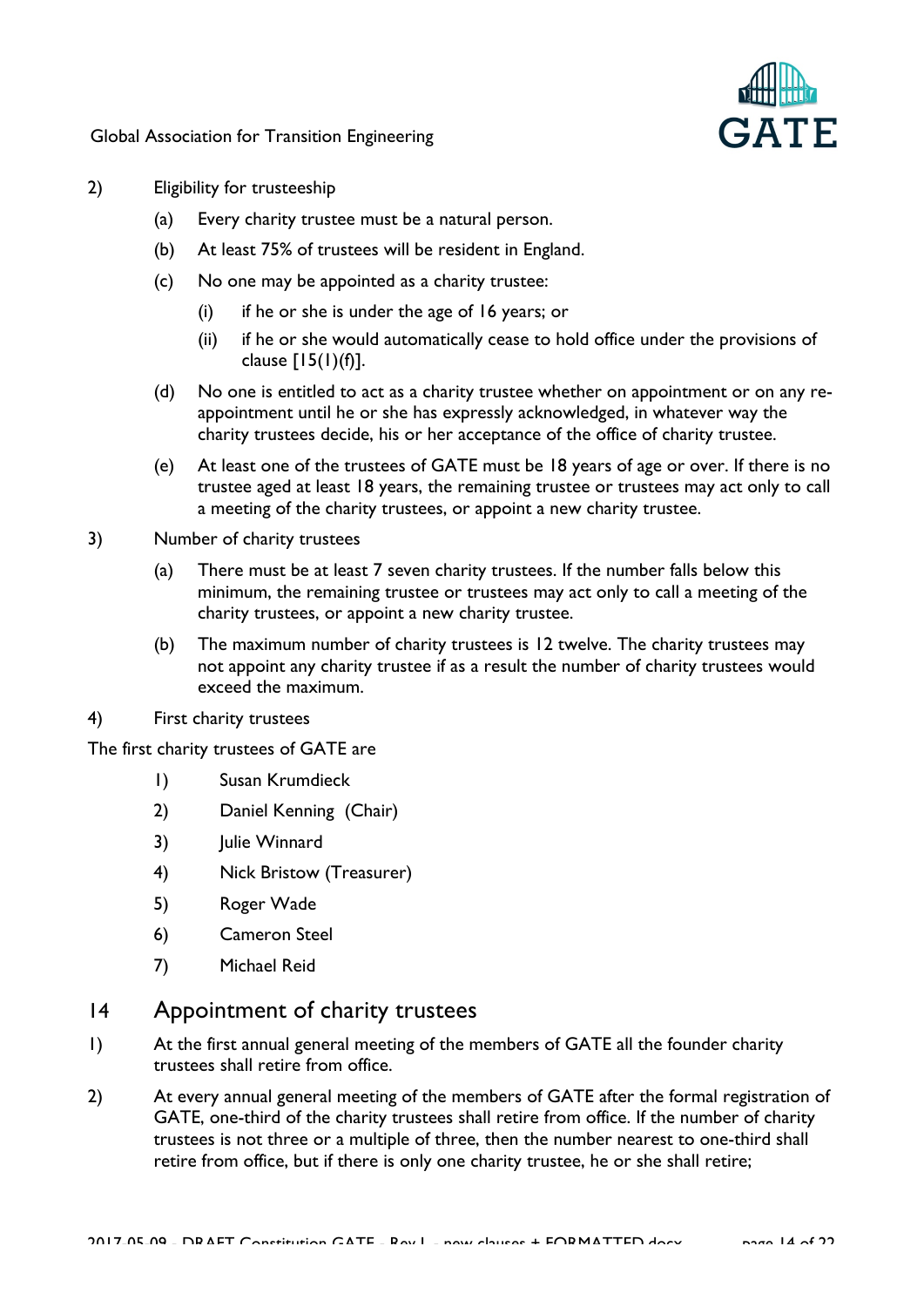- 3) The charity trustees to retire by rotation shall be those who have been longest in office since their last appointment or reappointment. If any trustees were last appointed or reappointed on the same day those to retire shall (unless they otherwise agree among themselves) be determined by lot;
- 4) The vacancies so arising may be filled by the decision of the members at the annual general meeting; any vacancies not filled at the annual general meeting may be filled as provided in sub-clause (5) of this clause;
- 5) Charity trustees may appoint to fill a casual vacancy and the person so appointed shall serve until the expiration of the term of Office of the trustee causing the vacancy. Charity trustees may also appoint up to three trustees (within the maximum number of trustees allowed) to provide expertise or experience not otherwise available. All other trustees shall be elected by the members in General meeting.;
- 6) A person so appointed by the members of GATE shall retire in accordance with the provisions of sub-clauses (2) and (3) of this clause. A person so appointed by the charity trustees shall retire at the conclusion of the next annual general meeting after the date of his or her appointment, and shall not be counted for the purpose of determining which of the charity trustees is to retire by rotation at that meeting.

## 15 Information for new charity trustees

The charity trustees will make available to each new charity trustee, on or before his or her first appointment:

- (a) a copy of this constitution and any amendments made to it; and
- (b) a copy of GATE's latest trustees' annual report and statement of accounts.

## 16 Retirement and removal of charity trustees

- 1) A charity trustee ceases to hold office if he or she:
	- (a) Retires by notifying GATE in writing (but only if enough charity trustees will remain in office when the notice of resignation takes effect to form a quorum for meetings);
	- (b) is absent without the permission of the charity trustees from all their meetings held within a period of six months and the trustees resolve that his or her office be vacated;
	- (c) dies;
	- (d) in the written opinion, given to GATE, of a registered medical practitioner treating that person, has become physically or mentally incapable of acting as a charity trustee and may remain so for more than three months;
	- (e) is removed by the members of GATE in accordance with sub-clause (2) of this clause;] or
	- (f) is disqualified from acting as a charity trustee by virtue of section 178-180 of the Charities Act 2011 (or any statutory re-enactment or modification of that provision).
- 2) A charity trustee shall be removed from office if a resolution to remove that trustee is proposed at a general meeting of the members called for that purpose and properly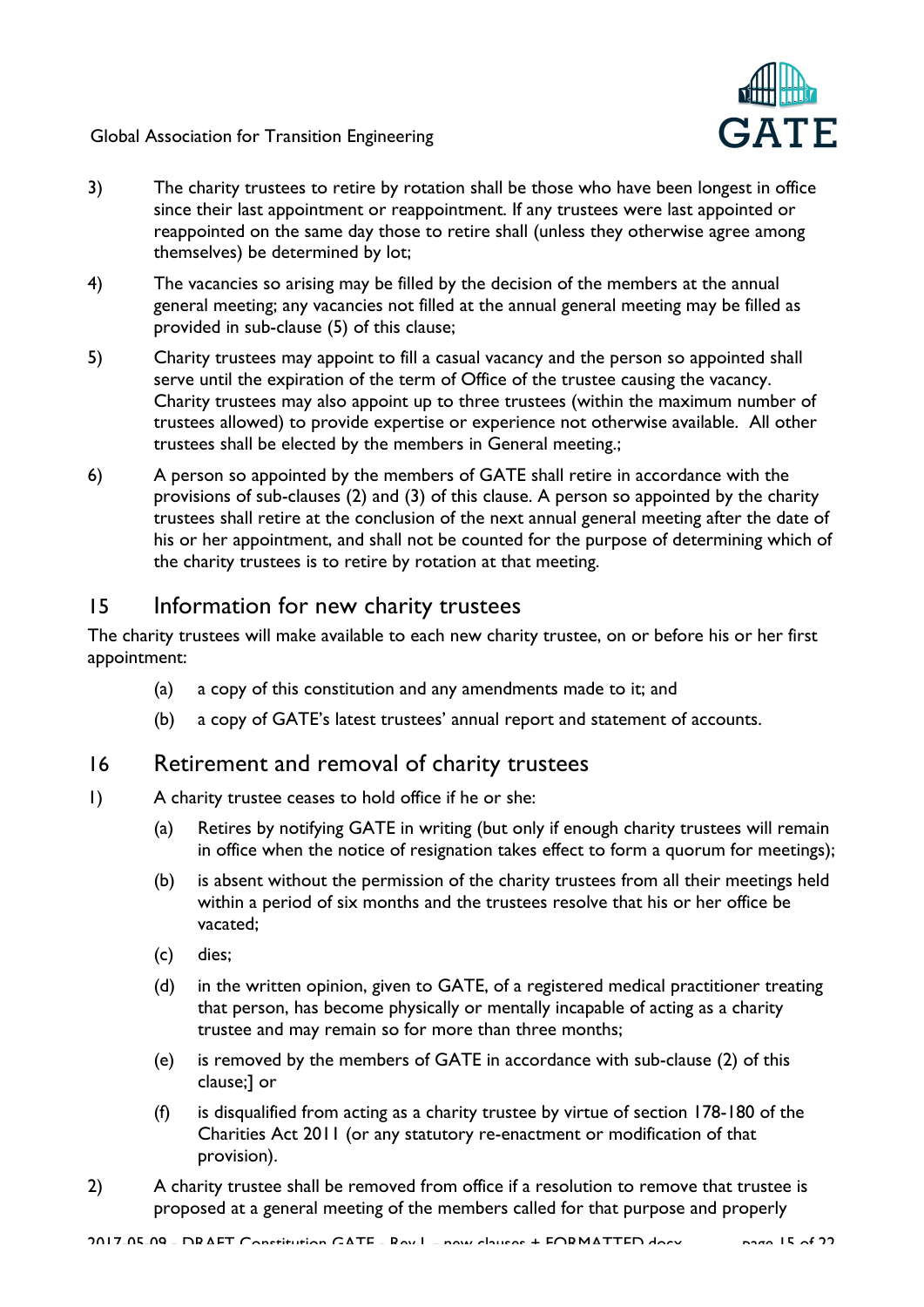

convened in accordance with clause [11], and the resolution is passed by a two-thirds majority of votes cast at the meeting.

3) A resolution to remove a charity trustee in accordance with this clause shall not take effect unless the individual concerned has been given at least 14 clear days' notice in writing that the resolution is to be proposed, specifying the circumstances alleged to justify removal from office, and has been given a reasonable opportunity of making oral and/or written representations to the members of GATE.

## 17 Reappointment of charity trustees

Any person who retires as a charity trustee by rotation or by giving notice to GATE is eligible for reappointment. A charity trustee who has served for three consecutive terms may not be reappointed for a fourth consecutive term but may be reappointed after an interval of at least three years.

## 18 Taking of decisions by charity trustees

Any decision may be taken either:

- at a meeting of the charity trustees; or
- by resolution in writing or electronic form agreed by all of the charity trustees, which may comprise either a single document or several documents containing the text of the resolution in like form to each of which one or more charity trustees has signified their agreement.

## 19 Delegation by charity trustees

- 1) The charity trustees may delegate any of their powers or functions to a committee or committees, and, if they do, they must determine the terms and conditions on which the delegation is made. The charity trustees may at any time alter those terms and conditions, or revoke the delegation.
- 2) This power is in addition to the power of delegation in the General Regulations and any other power of delegation available to the charity trustees, but is subject to the following requirements –
	- (a) a committee may consist of two or more persons, but at least one member of each committee must be a charity trustee;
	- (b) the acts and proceedings of any committee must be brought to the attention of the charity trustees as a whole as soon as is reasonably practicable; and
	- (c) the charity trustees shall from time to time review the arrangements which they have made for the delegation of their powers.

## 20 Meetings and proceedings of charity trustees

- 1) Calling meetings of Charity Trustees
	- (a) Any charity trustee may call a meeting of the charity trustees.
	- (b) Subject to that, the charity trustees shall decide how their meetings are to be called, and what notice is required.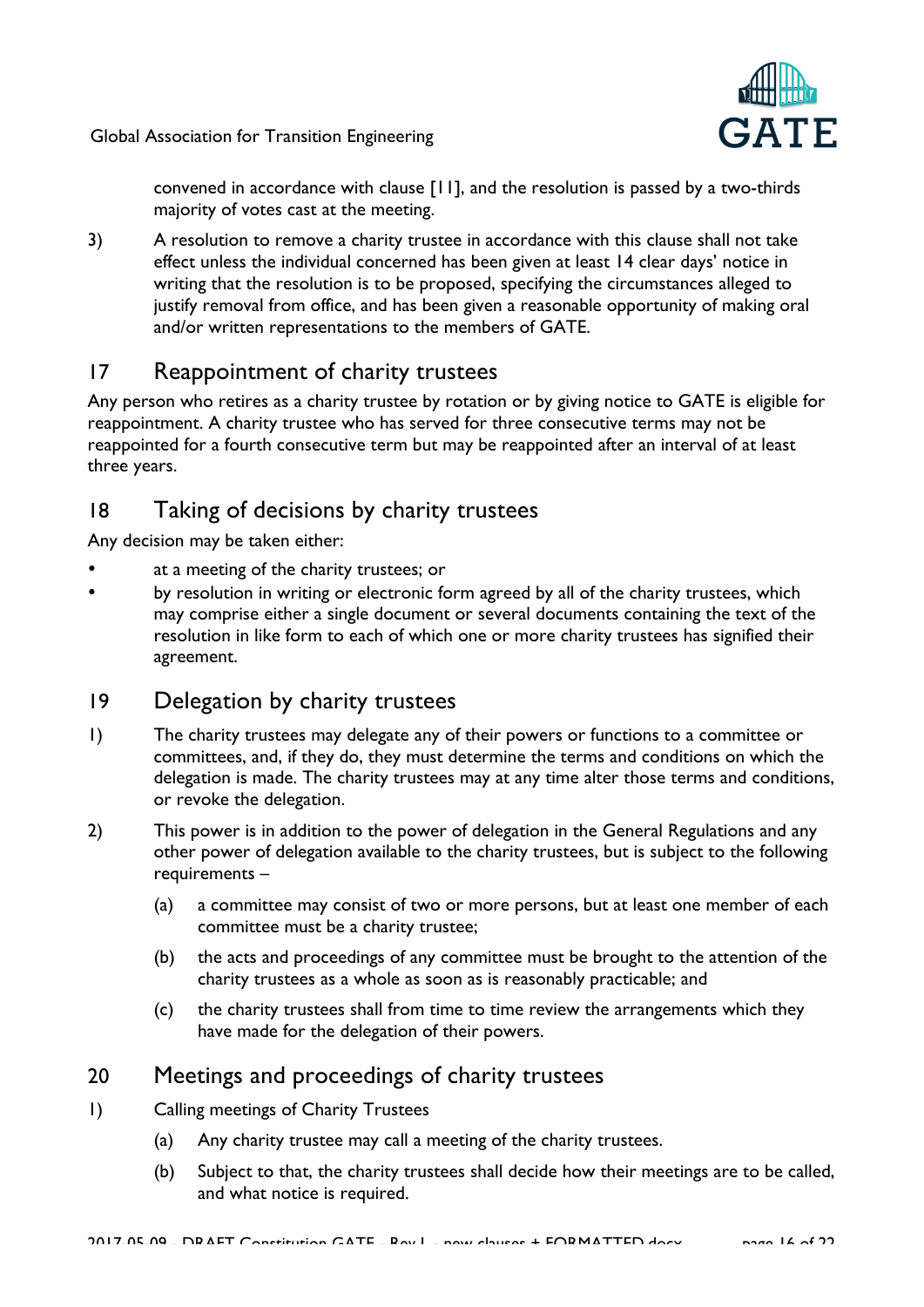

#### 2) Chairing of meetings

The charity trustees may appoint one of their number to chair their meetings and may at any time revoke such appointment. If no-one has been so appointed, or if the person appointed is unwilling to preside or is not present within 10 minutes after the time of the meeting, the charity trustees present may appoint one of their number to chair that meeting.

- 3) Procedure at meetings
	- (a) No decision shall be taken at a meeting unless a quorum is present at the time when the decision is taken. The quorum is [two] charity trustees, or the number nearest to [one third] of the total number of charity trustees, whichever is greater, or such larger number as the charity trustees may decide from time to time. A charity trustee shall not be counted in the quorum present when any decision is made about a matter upon which he or she is not entitled to vote.
	- (b) Questions arising at a meeting shall be decided by a majority of those eligible to vote.
	- (c) In the case of an equality of votes, the chair shall have a second or casting vote
- 4) Participation in meetings by electronic means
	- (a) A meeting may be held by suitable electronic means agreed by the charity trustees in which each participant may communicate with all the other participants.
	- (b) Any charity trustee participating at a meeting by suitable electronic means agreed by the charity trustees in which a participant or participants may communicate with all the other participants shall qualify as being present at the meeting.
	- (c) Meetings held by electronic means must comply with rules for meetings, including chairing and the taking of minutes.

## 21 Saving provisions

- 1) Subject to sub-clause (2) of this clause, all decisions of the charity trustees, or of a committee of charity trustees, shall be valid notwithstanding the participation in any vote of a charity trustee:
	- (i) who was disqualified from holding office;
	- (ii) who had previously retired or who had been obliged by the constitution to vacate office;
	- (iii) who was not entitled to vote on the matter, whether by reason of a conflict of interest or otherwise;

if, without the vote of that charity trustee and that charity trustee being counted in the quorum, the decision has been made by a majority of the charity trustees at a quorate meeting.

2) Sub-clause (1) of this clause does not permit a charity trustee to keep any benefit that may be conferred upon him or her by a resolution of the charity trustees or of a committee of charity trustees if, but for clause (1), the resolution would have been void, or if the charity trustee has not complied with clause 7 (conflicts of interest)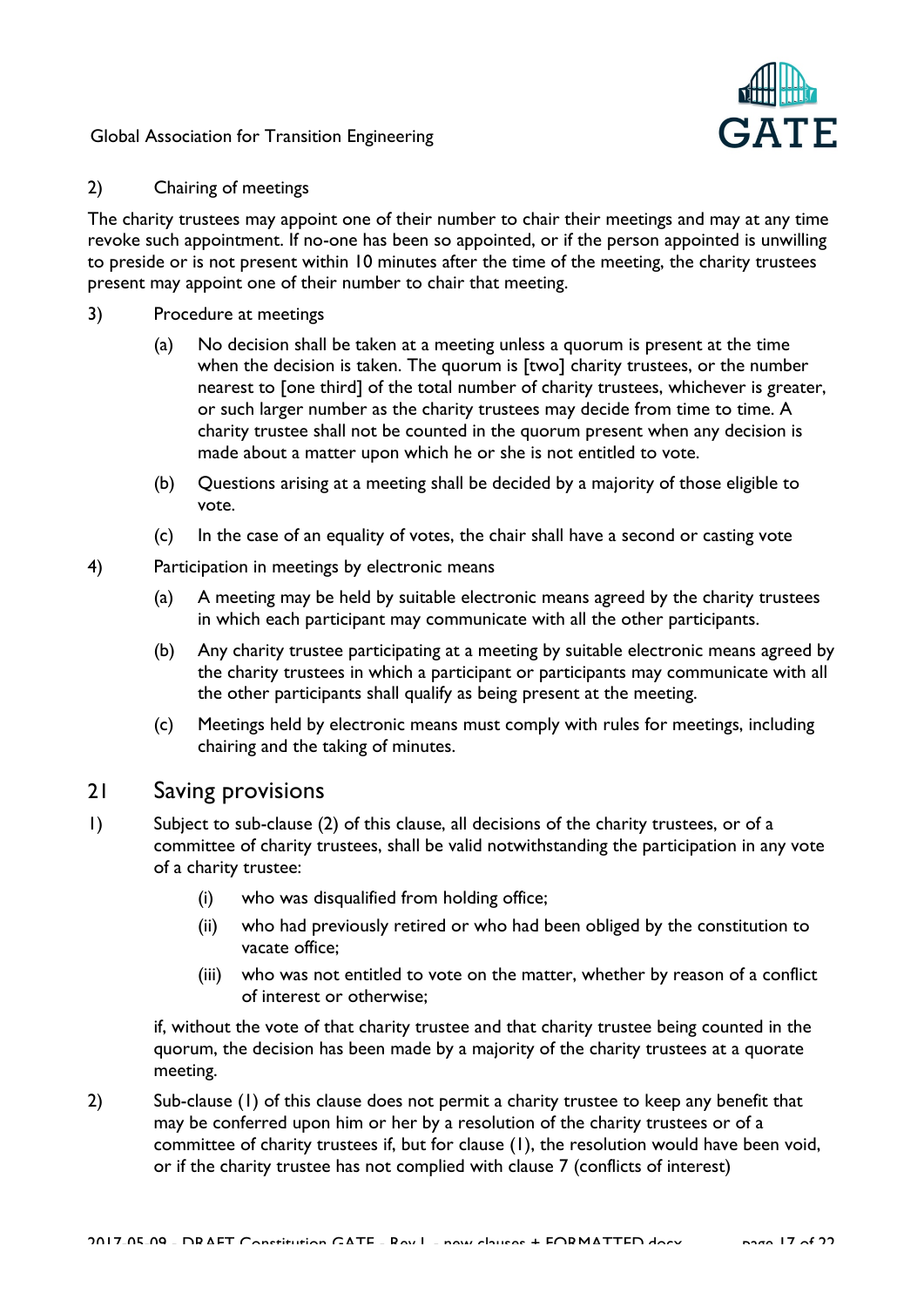

## 22 Execution of documents

- 1) GATE will execute documents by signature.
- 2) A document is validly executed by signature if it is signed by at least two of the charity trustees.
- 3) GATE will accept electronic signatures.

## 23 Use of electronic communications

- 1) GATE will comply with the requirements of the Communications Provisions in the General Regulations and in particular:
	- (a) the requirement to provide within 21 days to any member on request a hard copy of any document or information sent to the member otherwise than in hard copy form;
	- (b) Any requirements to provide information to the Commission in a particular form or manner.
- 2) Electronic communications to GATE

Any member or charity trustee of GATE may communicate electronically with GATE to an address specified by GATE for the purpose, so long as the communication is authenticated in a manner which is satisfactory to GATE.

- 3) Electronic communications by GATE
	- (a) Any member or charity trustee of GATE, by providing GATE with his or her email address or similar, is taken to have agreed to receive communications from GATE in electronic form at that address, unless the member has indicated to GATE his or her unwillingness to receive such communications in that form.
	- (b) The charity trustees may, subject to compliance with any legal requirements, by means of publication on its website –
		- (i) provide the members with the notice referred to in clause  $11(3)$  (Notice of general meetings);
		- (ii) give charity trustees notice of their meetings in accordance with clause 19(1) (Calling meetings); [and 36
		- (iii) submit any proposal to the members or charity trustees for decision by written resolution or postal vote in accordance with GATE's powers under clause 10 (Members' decisions), 10(3) (Decisions taken by resolution in writing), or [[the provisions for postal voting] (if you have included this optional provision, please insert the correct clause number here)].
	- (c) The charity trustees must:
		- (i) take reasonable steps to ensure that members and charity trustees are promptly notified of the publication of any such notice or proposal;
		- (ii) Send any such notice or proposal in hard copy form to any member or charity trustee who has not consented to receive communications in electronic form.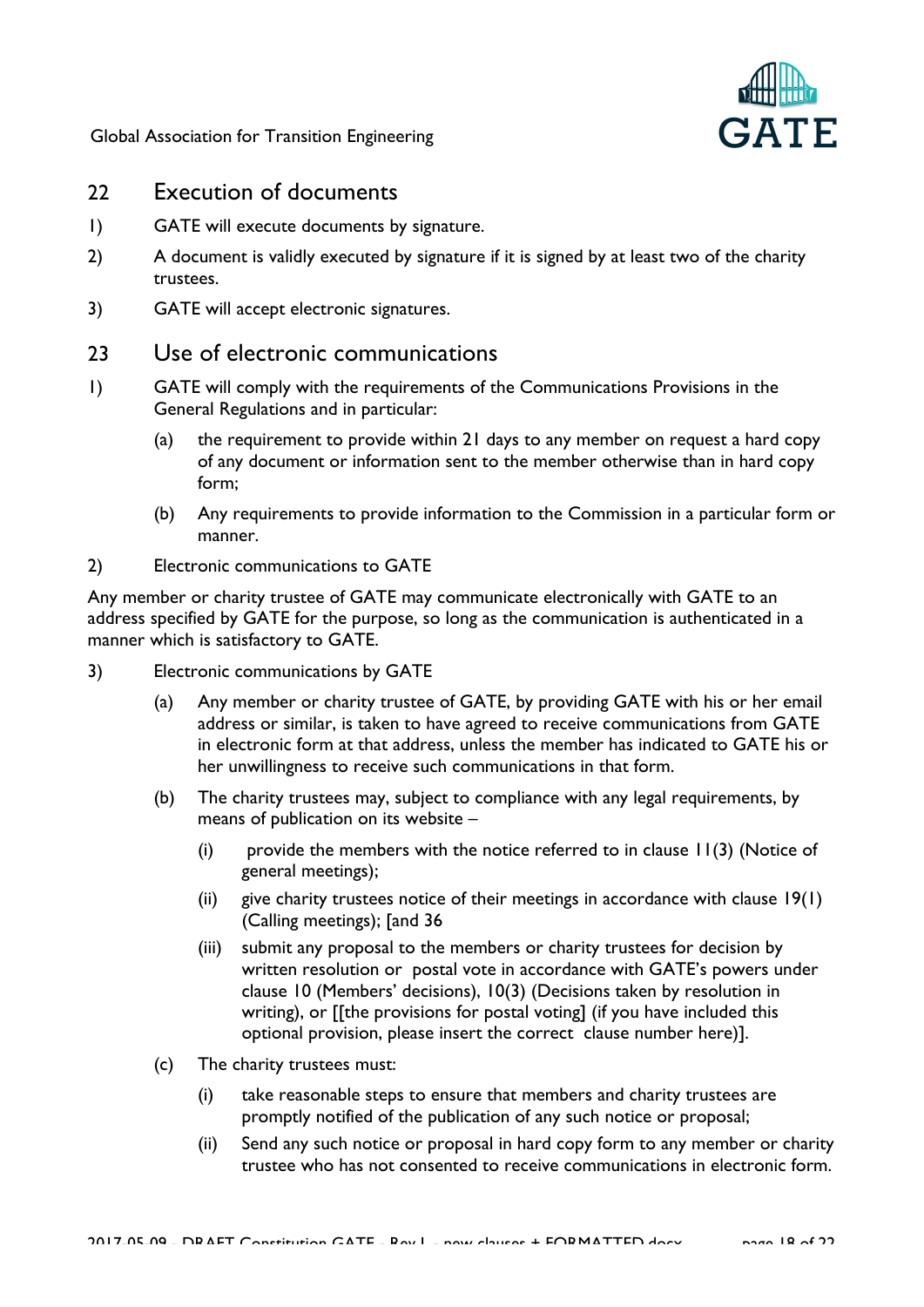

## 24 Keeping of Registers

GATE must comply with its obligations under the General Regulations in relation to the keeping of, and provision of access to, registers of its members and charity trustees.

## 25 Minutes

The charity trustees must keep minutes of all:

- 1) Appointments of officers made by the charity trustees;
- 2) proceedings at general meetings of GATE;
- 3) meetings of the charity trustees and committees of charity trustees including:
	- (a) the names of the trustees present at the meeting;
	- (b) the decisions made at the meetings; and
	- (c) where appropriate the reasons for the decisions;
- 4) Decisions made by the charity trustees otherwise than in meetings.
- 26 Accounting records, accounts, annual reports and returns, register maintenance
- 1) The charity trustees must comply with the requirements of the Charities Act 2011 with regard to the keeping of accounting records, to the preparation and scrutiny of statements of accounts, and to the preparation of annual reports and returns. The statements of accounts, reports and returns must be sent to the Charity Commission, regardless of the income of GATE, within 10 months of the financial year end.
- 2) The charity trustees must comply with their obligation to inform the Commission within 28 days of any change in the particulars of GATE entered on the Central Register of Charities.

## 27 Rules and By-laws

The charity trustees may from time to time make such reasonable and proper rules or by-laws as they may deem necessary or expedient for the proper conduct and management of GATE, but such rules or by-laws must not be inconsistent with any provision of this constitution. Copies of any such rules or by-laws currently in force will be made available to any member of GATE on request.

## 28 Disputes

If a dispute arises between members of GATE about the validity or propriety of anything done by the members under this constitution, and the dispute cannot be resolved by agreement, the parties to the dispute must first try in good faith to settle the dispute by mediation before resorting to litigation.

## 29 Amendment of constitution

As provided by clauses 224-227 of the Charities Act 2011:

1) This constitution can only be amended: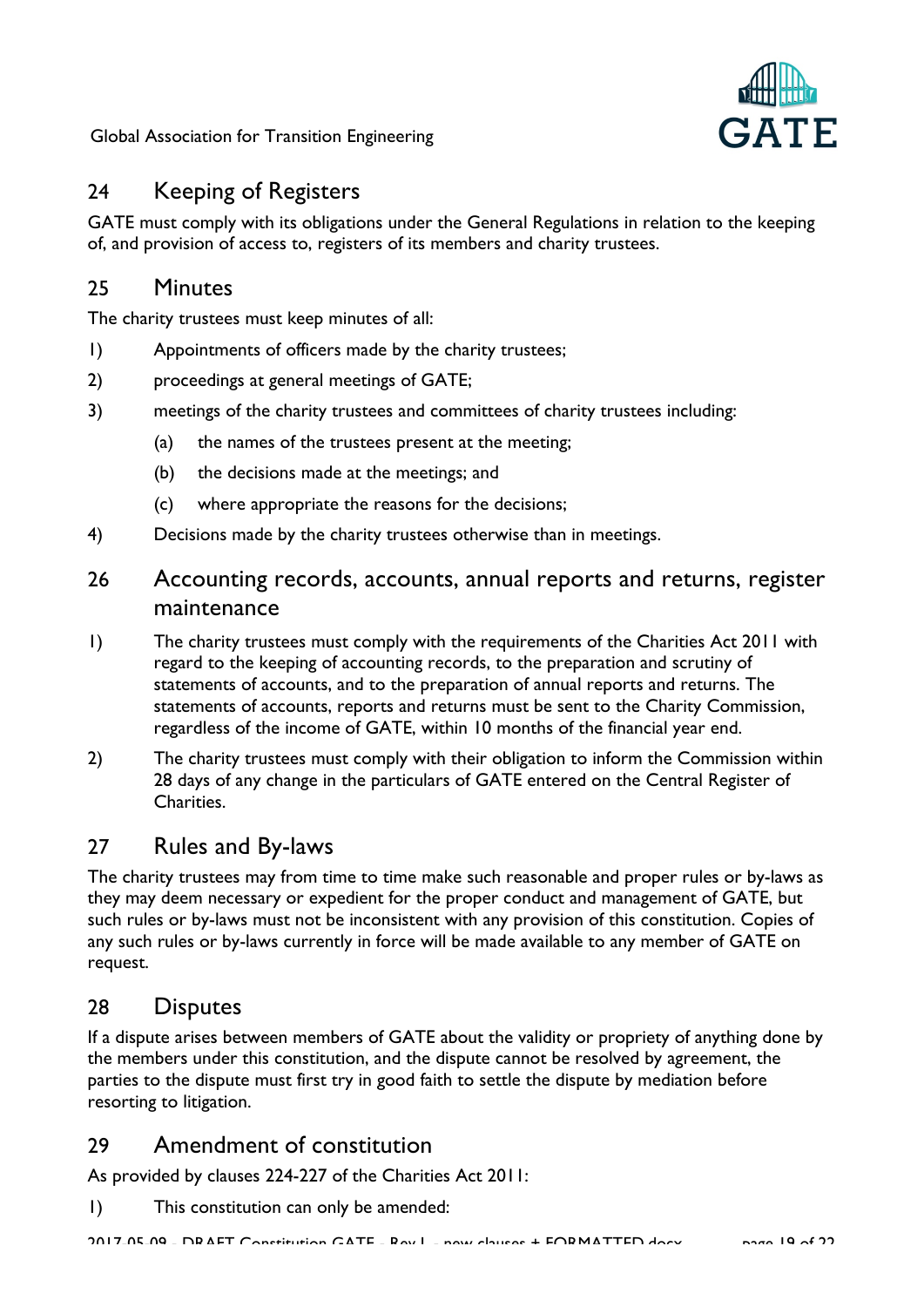- (a) by resolution agreed in writing by all members of GATE; or
- (b) by a resolution passed by a 75% majority of votes cast at a general meeting of the members of GATE.
- 2) Any alteration of clause 3 (Objects), clause [29] (Voluntary winding up or dissolution), this clause, or of any provision where the alteration would provide authorisation for any benefit to be obtained by charity trustees or members of GATE or persons connected with them, requires the prior written consent of the Charity Commission.
- 3) No amendment that is inconsistent with the provisions of the Charities Act 2011 or the General Regulations shall be valid.
- 4) A copy of any resolution altering the constitution, together with a copy of GATE's constitution as amended, must be sent to the Commission within 15 days from the date on which the resolution is passed. The amendment does not take effect until it has been recorded in the Register of Charities.

## 30 Voluntary winding up or dissolution

- 1) As provided by the Dissolution Regulations, GATE may be dissolved by resolution of its members. Any decision by the members to wind up or dissolve GATE can only be made:
	- (a) at a general meeting of the members of GATE called in accordance with clause [11] (Meetings of Members), of which not less than 14 days' notice has been given to those eligible to attend and vote:
		- (i) by a resolution passed by a 75% majority of those voting, or
		- (ii) by a resolution passed by decision taken without a vote and without any expression of dissent in response to the question put to the general meeting; or
	- (b) by a resolution agreed in writing by all members of GATE.
- 2) Subject to the payment of all GATE's debts:
	- (a) Any resolution for the winding up of GATE, or for the dissolution of GATE without winding up, may contain a provision directing how any remaining assets of GATE shall be applied.
	- (b) If the resolution does not contain such a provision, the charity trustees must decide how any remaining assets of GATE shall be applied.
	- (c) In either case the remaining assets must be applied for charitable purposes the same as or similar to those of GATE.
- 3) GATE must observe the requirements of the Dissolution Regulations in applying to the Commission for GATE to be removed from the Register of Charities, and in particular:
	- (a) the charity trustees must send with their application to the Commission:
		- (i) a copy of the resolution passed by the members of GATE;
		- (ii) a declaration by the charity trustees that any debts and other liabilities of GATE have been settled or otherwise provided for in full; and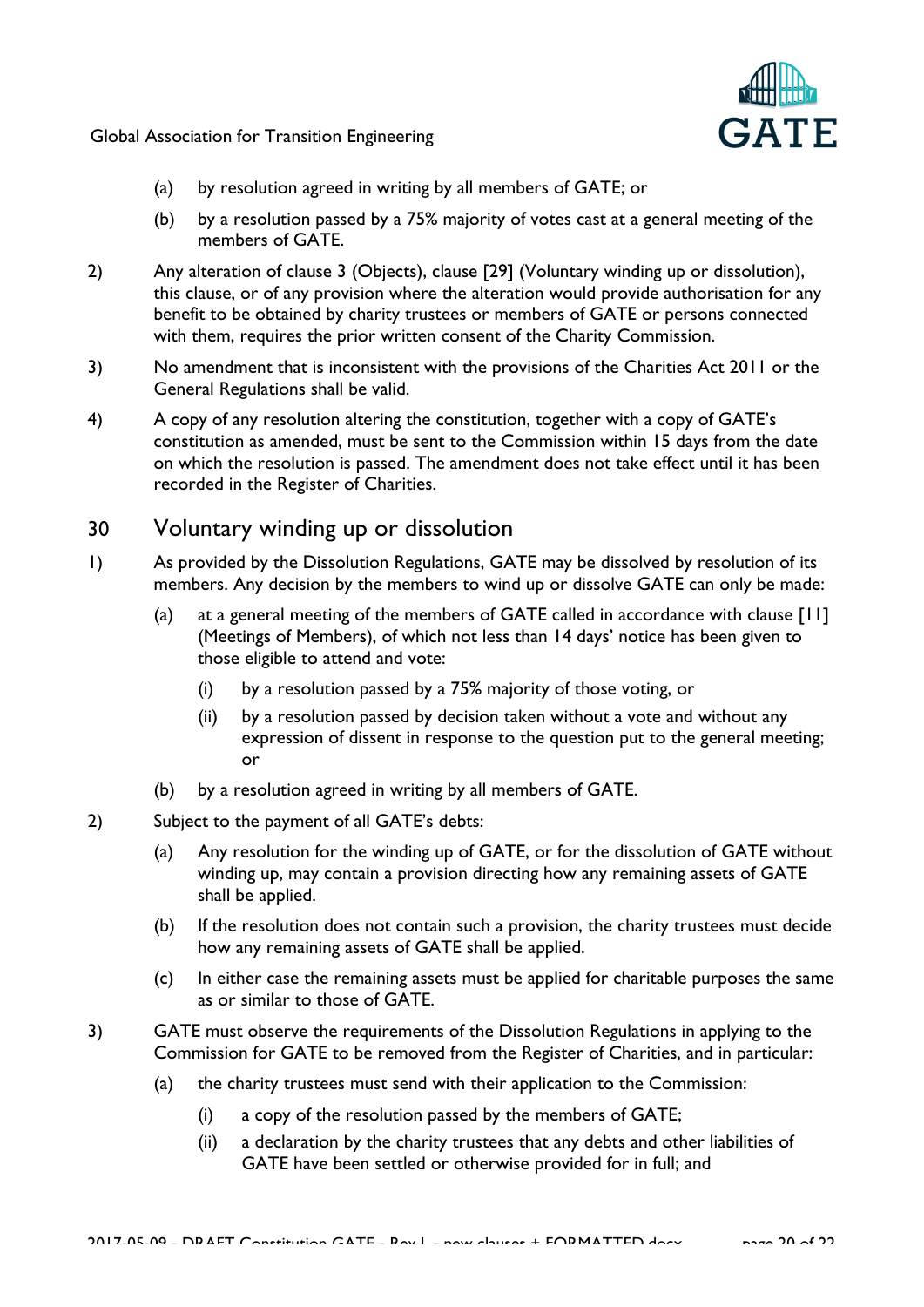- (iii) a statement by the charity trustees setting out the way in which any property of GATE has been or is to be applied prior to its dissolution in accordance with this constitution;
- (b) the charity trustees must ensure that a copy of the application is sent within seven days to every member and employee of GATE, and to any charity trustee of GATE who was not privy to the application.
- 4) If GATE is to be wound up or dissolved in any other circumstances, the provisions of the Dissolution Regulations must be followed

### 31 Interpretation

In this constitution:

"Connected person" means:

- (a) a child, parent, grandchild, grandparent, brother or sister of the charity trustee;
- (b) the spouse or civil partner of the charity trustee or of any person falling within subclause (a) above;
- (c) a person carrying on business in partnership with the charity trustee or with any person falling within sub- clause (a) or (b) above;
- (d) an institution which is controlled
	- (i) by the charity trustee or any connected person falling within sub-clause (a), (b), or (c) above; or
	- (ii) by two or more persons falling within sub-clause  $(d)(i)$ , when taken together
- (e) a body corporate in which
	- (i) the charity trustee or any connected person falling within sub-clauses (a) to (c) has a substantial interest; or
	- (ii) two or more persons falling within sub-clause (e)(i) who, when taken together, have a substantial interest.

Section 118 of the Charities Act 2011 apply for the purposes of interpreting the terms used in this constitution.

"General Regulations" means the Charitable Incorporated Organisations (General) Regulations 2012.

"Dissolution Regulations" means the Charitable Incorporated Organisations (Insolvency and Dissolution) Regulations 2012.

The "Communications Provisions" means the Communications Provisions in [Part 10, Chapter 4] of the General Regulations.

"Charity trustee" means a charity trustee of GATE.

A "poll" means a counted vote or ballot, usually (but not necessarily) in writing.